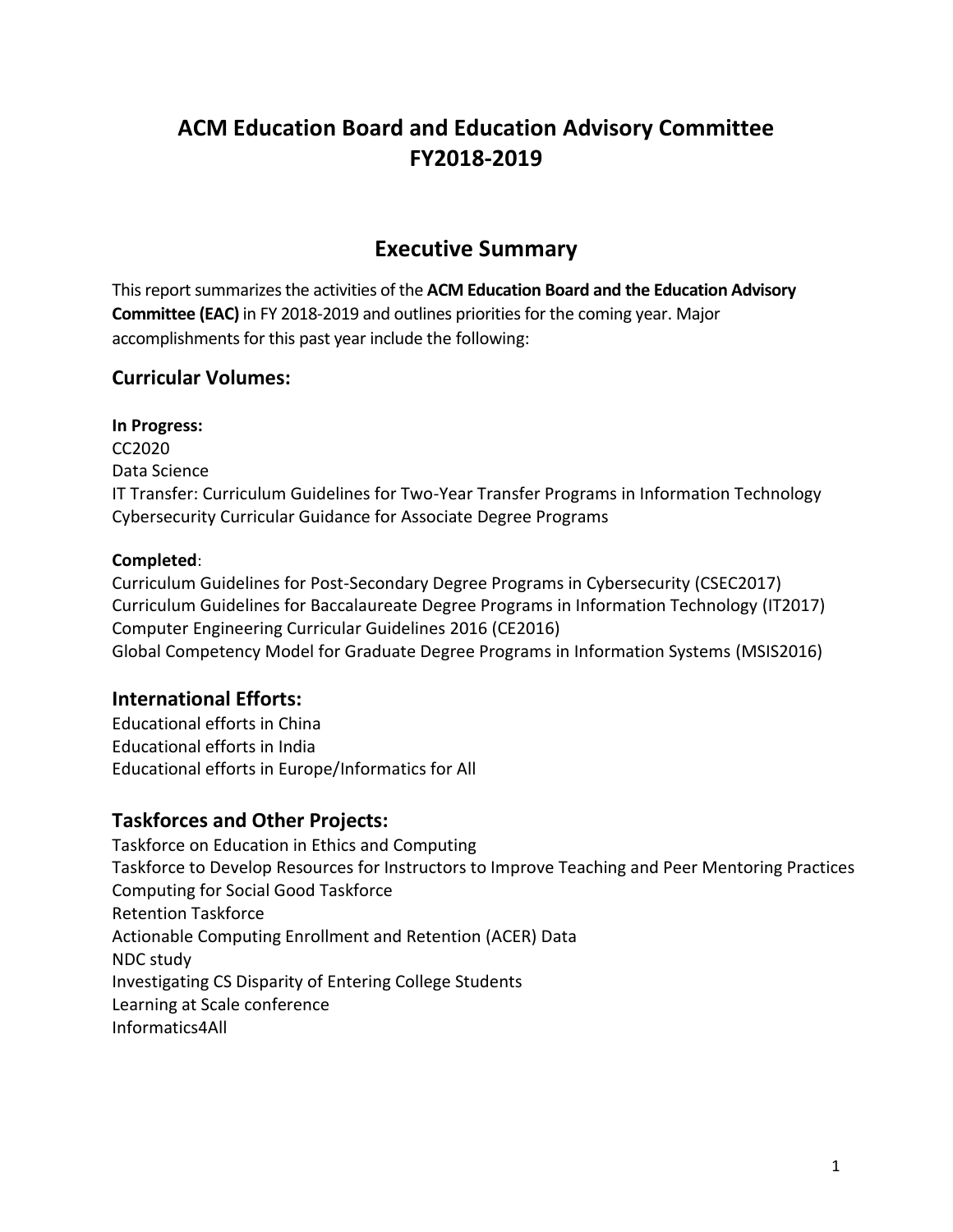## **Activities and Engagements with ACM SIGs and Other Groups:**

#### **ACM Organizations**

ACM CCECC, ACM China, ACM Europe, SIGCAS, SIGCHI, SIGCSE, SIGGRAPH, SIGHPC, SIGITE, SIGPLAN, TOCE

### **Affiliated or External Groups**

AP CS Principles, AIS, AITP/EDSIG, Code.org, ABET CSAB, CSforAll, CSTA, IEEE, Informatics4All, IS2020, National Science Foundation, NCWIT, NDC Committee

### **Other Items:**

Education Board Rotation Education Advisory Committee Rotation

### **Future Initiatives:**

Data Science report CC2020 release Cybersecurity Curricular Guidance for Associate Degree Programs Transitioning *EngageCSEdu* repository to ACM e-publication Actionable Computing Enrollment and Retention data analysis

# **Highlights**

This is a very short list of the many accomplishments of the year. For full view of the work to date, please see Section One: Summary of FY 2018-2019 Activities.

### **Retention taskforce:**

The taskforce's goals are to explore the data challenges, identify factors contributing to the leaky pipeline, and recommend potential interventions to improve retention. In December 2018, the taskforce published the report "Retention in Computer Science: Undergraduate Programs in the U.S." The report was promoted and received good attention thanks to ACM's Communications/PR team.

### **Learning at Scale Conference:**

The Learning at Scale (L@S) conference was created through the ACM Education Board in 2014. After a successful first outing, showing that there is a robust community, high-quality research, and financial viability, the meeting became an annual conference. The Sixth Annual ACM Conference on Learning @ Scale was held at the Palmer House Hilton in Chicago, Illinois on June 24-25, 2019. The conference was co-located with the 20th International Conference on Artificial Intelligence in Education (AIED 2019).

### **ACM Conferences in China:**

ACM SIGCSE successfully held the first ACM Global Computing Education Conference (CompEd) with more than 150 attendees on May 17-19, 2019, in Chengdu, China. This event was colocated with two conferences: the ACM Turing Celebration Conference – China (ACM TURC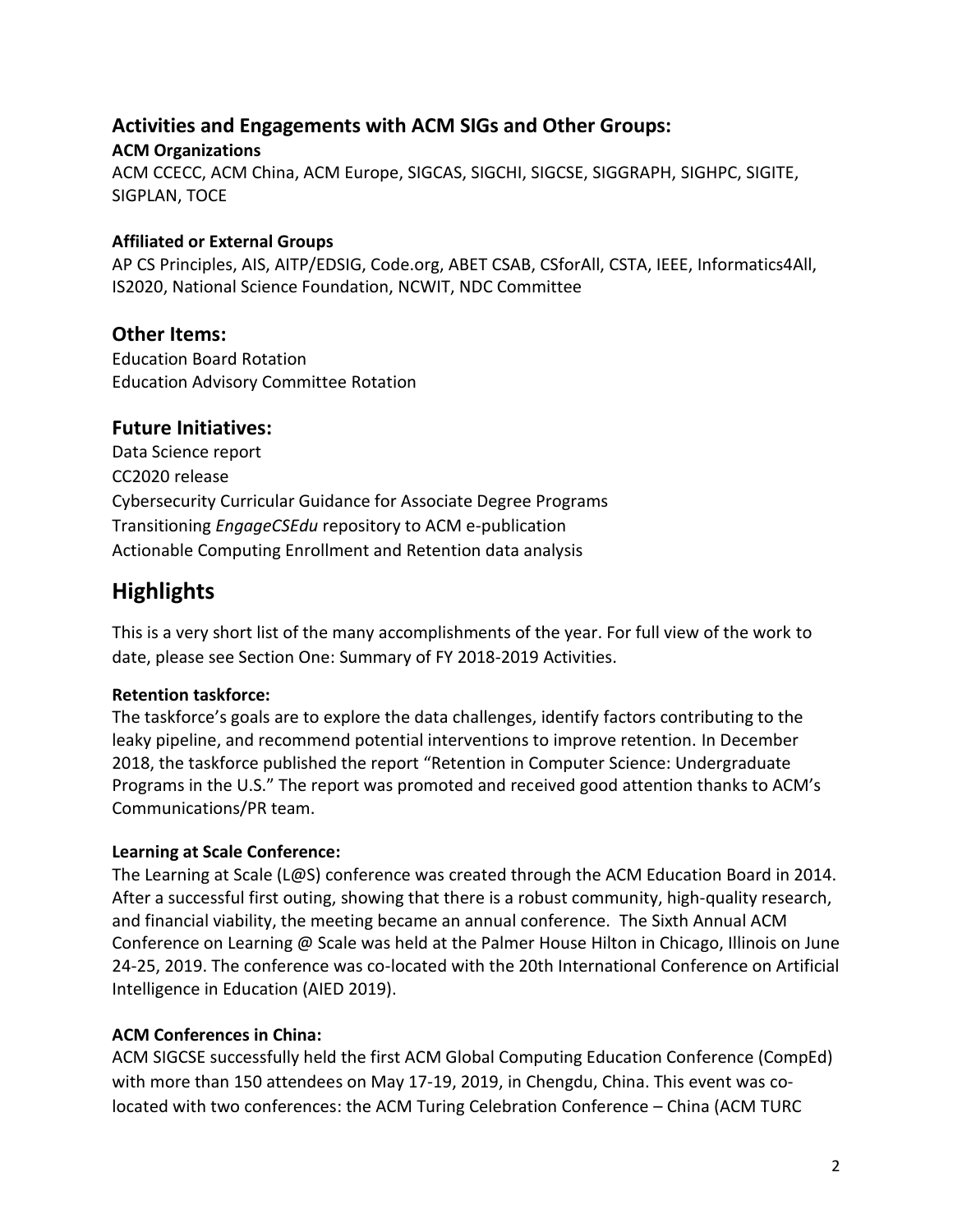2019) and SIGCSE China 2019. ACM-W ran a co-located workshop, and the Computing Curriculum 2020 (CC2020) group held a steering committee meeting. ACM SIGCSE China also successfully hosted the SIGCSE China Forum during the ACM Turing Conference 2019.

#### **NDC Survey:**

The mission of the ACM NDC Committee is to produce the annual ACM NDC Study of Non-Doctoral Granting Programs in Computing, complementing the CRA Taulbee survey of doctoralgranting programs. The results of the 2018 survey (2018-19 NDC Study) were published in the September 2019 issue of ACM *Inroads*. The results of the review of the NCS 2016-17 data has been accepted for publication in *Inroads* and a final manuscript is being prepared.

### **Curricular Volumes:**

### **CC2020**

Computing Curricula 2020 (CC2020) is a joint project launched by professional computing societies to examine the current state of curricular guidelines for academic programs granting degrees in computing and to provide a vision for the future of computing. The goal of the initiative is to produce a comprehensive report and an online visualization tool that compares and contrasts these guidelines to situate and contextualize them in the landscape of computing education. Ultimately, the project strives to help programs to prepare graduates both academically and professionally to meet the challenges in the 2020s. The international project team represents organizations from academia, industry, and government.

The CC2020 report is in draft form and has been reviewed by the Steering Committee. The report will be sent to the broader 33-member taskforce for their reviews before being sent at the beginning of 2020 to all the taskforce members' communities, listservs, and industry globally. The proof of concept and architecture of the visualization tool have been completed. The final report is expected October 2019 and the visualization tool by December 2019.

### **Data Science Curriculum**

This taskforce seeks to define what the computing/computational contributions are to the new field of Data Science, in order to provide guidance for computer science or similar departments offering data science programs of study at the undergraduate level. The taskforce released a first draft of computing discipline-specific competencies for Data Science and received feedback to release the second draft during fall 2019.

#### **IT Transfer: Curriculum Guidelines for Two-Year Transfer Programs in Information Technology**

The *Information Technology Transfer Curricula 2020: Curriculum Guidelines for Two-Year Transfer Programs in Information Technology* are based on *Curriculum Guidelines for Baccalaureate Degree Programs in Information Technology* (IT2017). IT programs should prepare students with knowledge, skills, and dispositions in IT professional contexts that emphasize development of IT competencies—that is, what students know, how they demonstrate performance, and how disposed they are to apply what they know.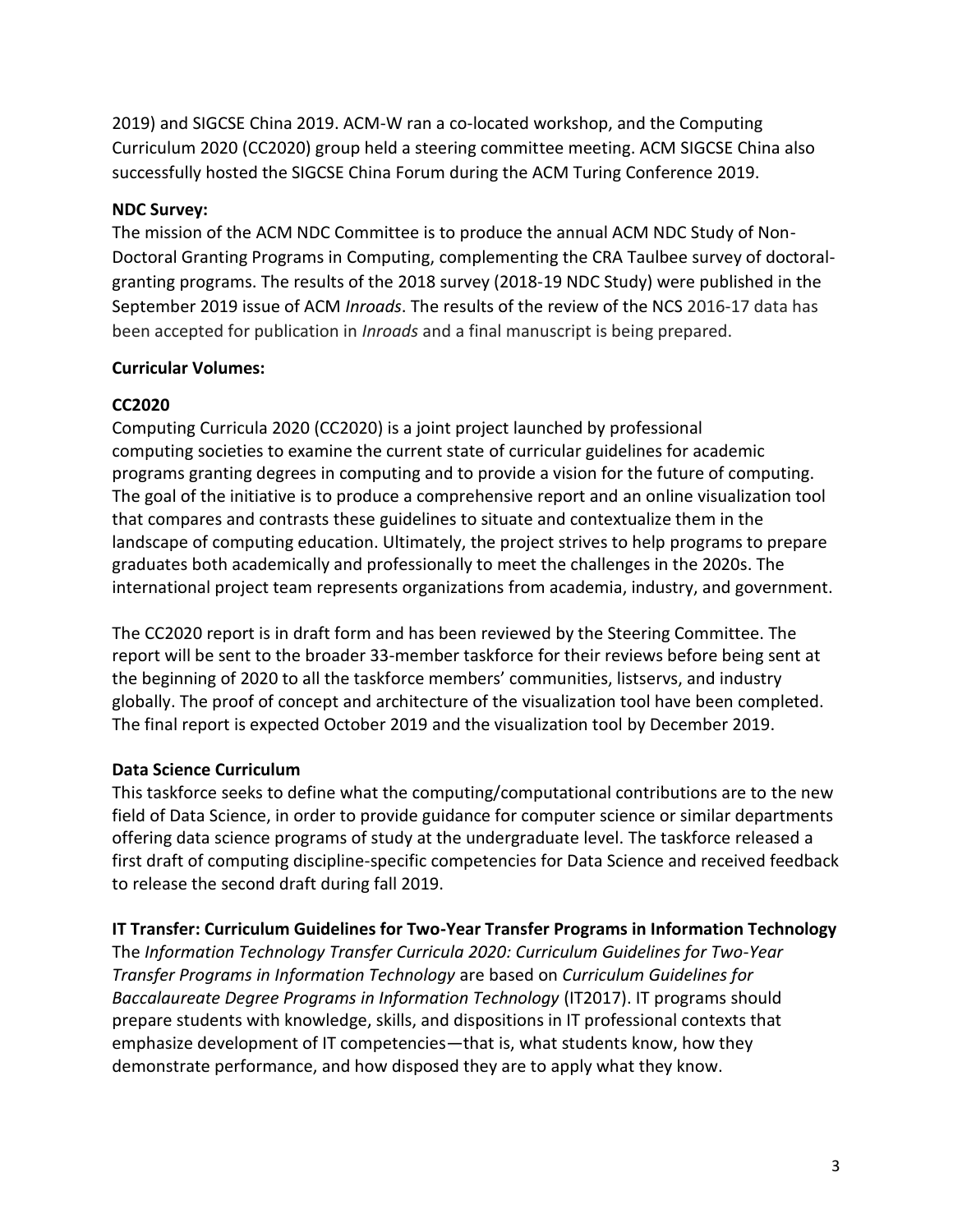The main goal of the IT Transfer Curriculum is to produce a subset of the IT2017 curricular framework and guidelines that will guide how two-year colleges could structure their IT transfer programs to help prepare transfer students for successful upper division study in programs that implement the IT2017 guidance. Led by the ACM Committee for Computing Education in Community Colleges (CCECC), SIGITE participated with two members on a committee that was constituted in July 2018. A final draft was presented for feedback at the SIGITE conference, October 2019. Publication of the IT Transfer Curriculum is expected in 2020.

#### **Cybersecurity Curricular Guidance for Associate Degree Programs (Cyber2yr)**

The second and final draft of the curricular guidelines for the Cybersecurity Curricular Guidance for Associate Degree Programs was released for global public comment during July 2019. The final guidelines are projected for approval during the winter of 2019. ABET CSAB is developing criteria for accrediting two-year programs in cybersecurity based on the Cyber two-year guidelines, a first for CSAB.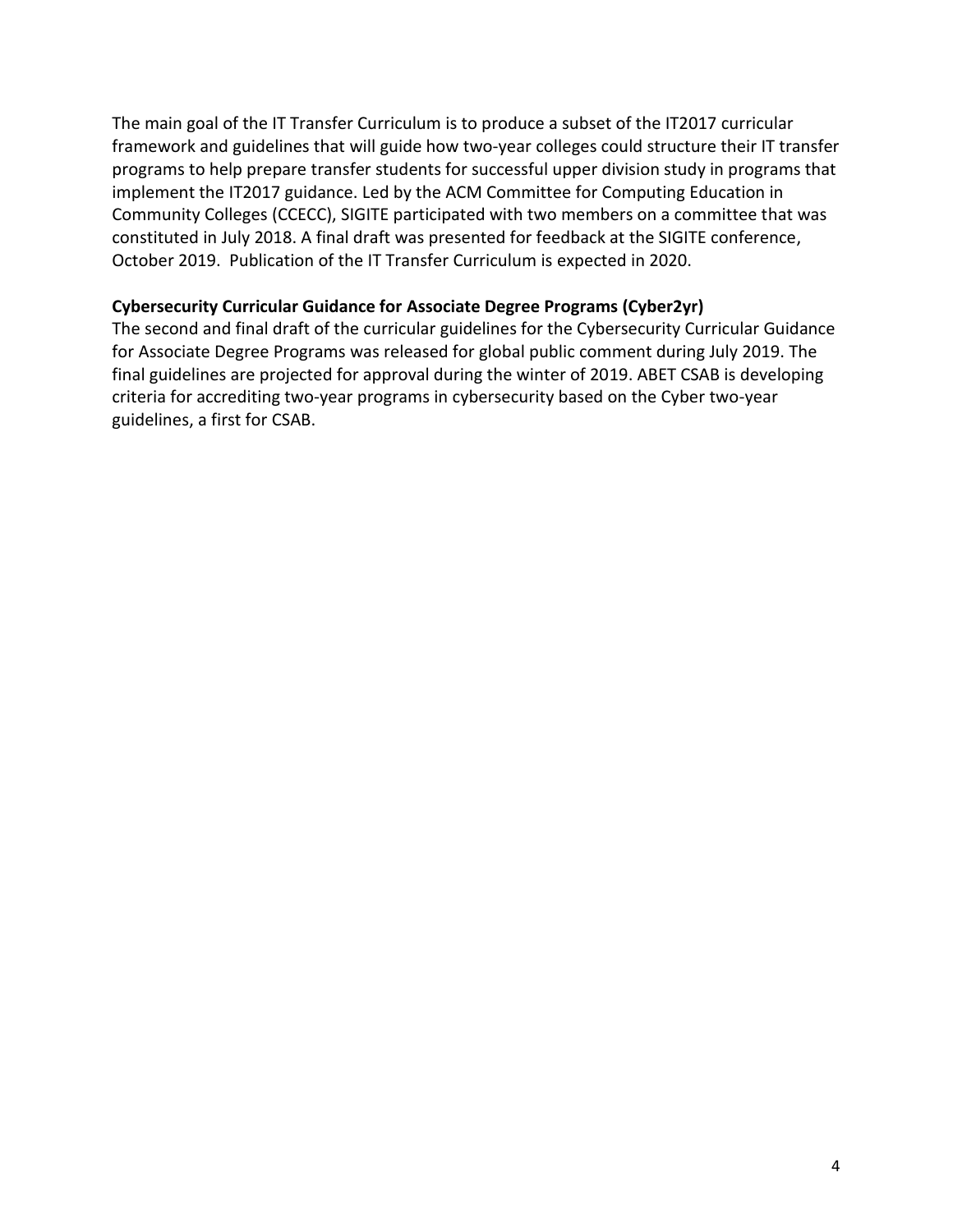# **Section One - Summary of FY 2018-2019 Activities**

### **Education Board Strategic Priorities**

The following were identified as strategic objectives for the Education Board (they were later agreed to by the Education Council (now Education Advisory Committee) at its meeting in Miami in February 2011 and continue today):

- To provide a focus for ACM activity and leadership in the general area of computing education
- To support the ACM's strategic objectives through activities and initiatives in computing education; this includes providing support for ACM's various Councils
- To understand the education related needs and aspirations of ACM members students, academics, practitioners (and their managers) and employers—and to respond appropriately on behalf of ACM
- To provide leadership for the computing community in curricular development and curricular guidance; the community is to include all levels of education (specifically including K-12 and two-year college activity) with the emphasis being on higher education
- Where possible to act on behalf of the computing community to increase the status and standing of computing education
- In recognizing ACM's role as an international organization, to understand the differing needs of the international community and to address these in Education Board and Education Advisory Committee considerations
- To organize and manage meetings of the Advisory Committee, to keep the committee members up-to-date with significant developments and generally to manage the work of the committee
- To approve ACM appointments to education-related bodies such as ABET, and to keep informed about and engage in significant related activity

## **Current priorities**

At a meeting of the Education Advisory Committee, Toronto Canada, August 2019, the following priority areas had been reviewed and will be continued, namely supporting

- Curricular guidelines (post-secondary levels: associate, baccalaureate, and masters)
- International outreach
- Retention (includes diverse groups)
- K-12 computing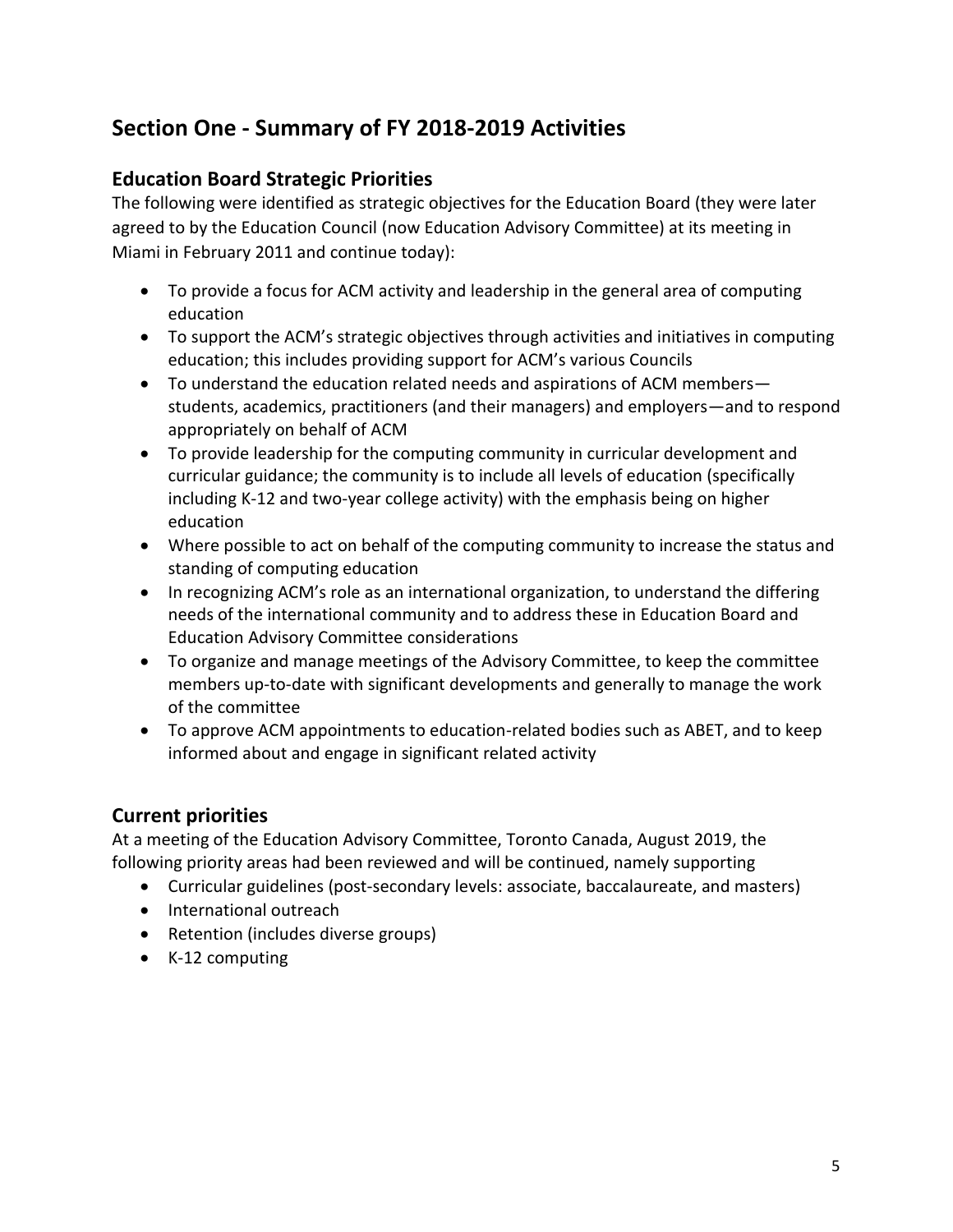# **Education Advisory Committee FY 2018-2019 Activities**

The current work of the Education Advisory Committee is detailed below by activity with task membership, current status and lessons learned. Future plans can be found in Section 2.

## **Projects & Taskforces**

### **Learning at Scale Conference:**

ACM Education Board/Education Advisory Committee representatives: Mehran Sahami and Yan Timanovsky.

The Learning @ Scale conference was created through the ACM Education Board in 2014. After a successful first outing, showing that there is a robust community, high-quality research, and financial viability, the meeting became an annual conference. The 2019 conference was the sixth conference in this series.

### Summary of activities:

The Sixth Annual ACM Conference on Learning @ Scale (L@S) was held at the Palmer House Hilton in Chicago, Illinois on June 24-25, 2019. The Learning @ Scale conference is underwritten by the Education Board (rather than a SIG) as the conference was originally conceptualized by the Education Board. This year the conference was co-located with the 20th International Conference on Artificial Intelligence in Education (AIED 2019). Attendance was a bit lower than past L@S conferences, with a total of 110 attendees (including 48 students) registered for L@S 2019. The lower attendance figure was likely due to the shorter planning cycle for L@S 2019, which resulted from selecting the program chairs later than usual. As a result, there was less time to advertise the call for papers and the conference more generally. Still, the number of submissions remained solid, with 70 submitted full papers, of which 24 were accepted for publication (a 34% acceptance rate). The number of submissions was around the average of prior conferences.

Overall, the 2019 conference was roughly revenue neutral. There are still some final expenses to be determined, so there is the potential for a small surplus (< \$5,000) when the figures are finalized, but most likely the conference will break even. The lower attendance revenue was offset by greater sponsorships, as sponsorship revenue came in at \$27,500, an increase over the past two years. Given surpluses from prior conferences, Learning @ Scale is projected to have a total surplus of roughly \$100,000 at this point. So, the conference still seems quite viable financially.

### **NDC Survey:**

ACM Education Board/Education Advisory Committee representatives: Jodi Tims (Co-Chair), Stuart Zweben (Co-Chair), and Yan Timanovsky (Co-Chair).

The mission of the ACM NDC Committee is to produce the annual ACM NDC Study of Non-Doctoral Granting Programs in Computing, complementing the CRA Taulbee survey of doctoral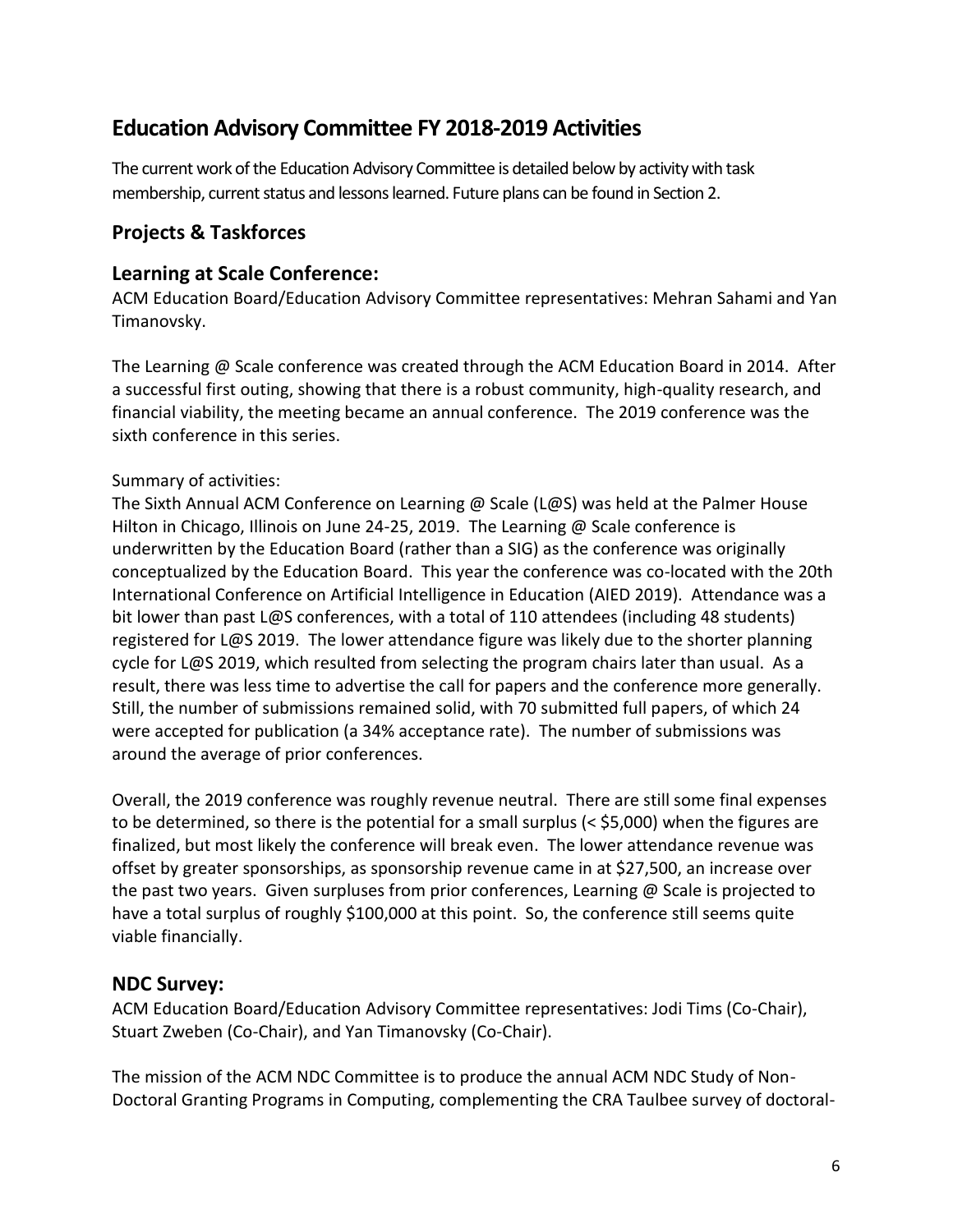granting programs. This annual survey provides data to the computing community on Degree Production, Enrollments, and Faculty from Bachelor's and Master's programs in Non-doctoralgranting Departments in Computing including demographic information by gender and ethnicity.

Summary of activities:

- Completed the report on the 2018 survey (2018-19 NDC Study). The report was published in the September 2019 issue of *Inroads.*
- Analyzed 2016-17 NCS data (from 927 institutions) on CS enrollment, graduation, and retention. Stu Zweben's submitted article has been accepted for future publication and the final manuscript is being prepared.
- Obtained 2017-18 enrollment, graduation, and retention data from NSC for all six bachelor's areas (including Cybersecurity).

## **Investigating CS Disparity of Entering College Students:**

ACM Education Board/Education Advisory Committee representatives: Tracy Camp and Beth Quinn.

We are seeing greater disparity in the CS background of students coming into higher education. How do we advise universities about this, re: equity, teaching, stratification issues? How do universities better prepare for the changes that are occurring in K-12 CS education? This project was proposed in August 2018 and launched shortly thereafter.

Summary of activities:

The initial goal of this project is to analyze existing data to understand disparity changes over time. We have learned of two potential data sources for us to investigate: HERI survey (CS specific questions re: high school experience added in 2016) and CRA data buddies project (specific questions re: high school CS experience added in 2018). We are considering whether to request a new question on the CRA data buddies survey.

### **Retention Taskforce:**

ACM Education Board/Education Advisory Committee representatives: Chris Stephenson (cochair), Alison Derbenwick Miller (co-chair), Tracy Camp, and Stuart Zweben. Taskforce members: Christine Alvarado, Lecia Barker, Valerie Barr, Carol Frieze, Colleen Lewis, Erin Cannon Mindell, Lee Limbird, Debra Richardson, Mehran Sahami, Elsa Villa, and Henry Walker.

The focus and original mandate of this committee was to examine and address the current issue of retention in 4-year, post-secondary CS education programs, specifically of the retention of women and URM students following CS1 and CS2 (where the pipeline is most leaky). The committee's goals are to explore the data challenges, identify factors contributing to the leaky pipeline, and recommend potential interventions to improve retention.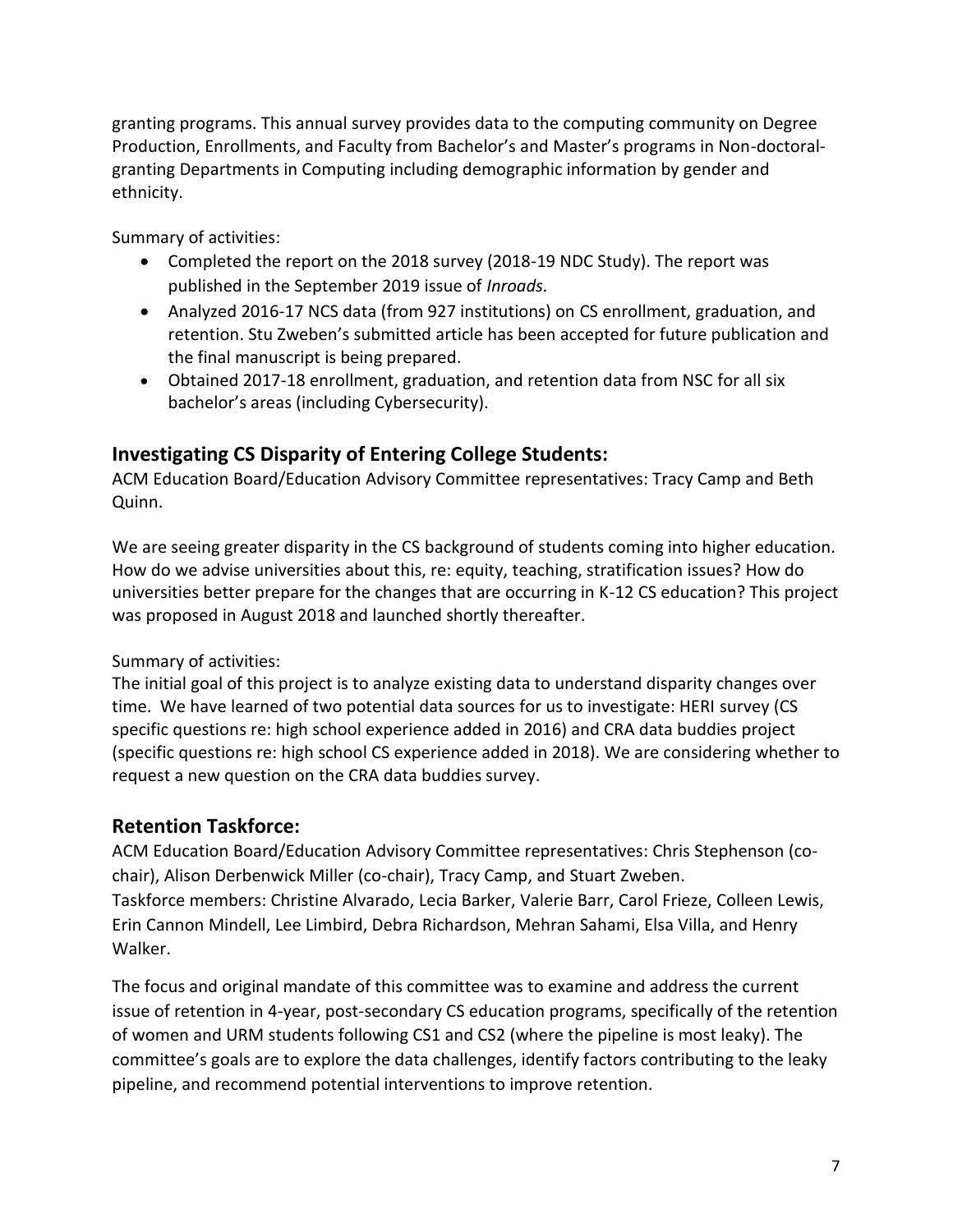Summary of activities:

In December 2018, the ACM Retention Committee published the report "Retention in Computer Science: Undergraduate Programs in the U.S." The report was promoted and received good attention thanks to ACM's Communications/PR team. Notice was sent to the SIGCSE distribution list, with hard copies sent to interested 3rd parties. In total, 500 copies were printed. A session was held at SIGCSE 2019 with speakers Christine Alvarado (UCSD), Mehran Sahami (Stanford), Elsa Villa (UTEP), and Stuart Zweben (Ohio State University).

After the report was published, Chris Stephenson and Alison Derbenwick Miller concluded their term as chairs. Subsequently, Stu Zweben and Erin Mindell Cannon (Google) took over leadership and reconstituted this task force to continue work on retention with data from the National Student Clearinghouse (NSC).

Since February 2019, the reconstituted group submitted a proposal that was accepted to the Grace Hopper Conference (GHC 2019). On October 4, 2019, Colleen Lewis chaired the panel and Tracy Camp, Debra Richardson, and Stu Zweben were the other panelists. The focus is on using results of the Stephenson-Miller-led committee's retention report (data, case studies, interventions) to recommend future courses of action.

The other significant activity is the collection of retention data via the NSC. Stu Zweben has analyzed 2016-17 CS bachelor's data as prototype and baseline and submitted an article to Inroads based on that analysis. The article is currently under review. Stu has also obtained 2017-18 data for all six bachelor's areas and 3 associate's areas (CS, IT, Cyber).

## **Computing for Social Good Taskforce:**

ACM Education Board/Education Advisory Committee representative: Mikey Goldweber (chair). Taskforce members: Alison Clear, Judith Gal-Ezer, Lisa Kaczmarczyk, and Rick Blumenthal.

The goal of this taskforce is to elevate the message that computing curricula should focus, at least in part, on how computing can play an important part in helping to solve the issues of the day. This task force came into being at the August 2019 EAC meeting.

Summary of activities:

 The first goal of the taskforce was to write a proposal for a Special Session to be held at the SIGCSE Technical Symposium in March of 2020 The proposal has been was accepted for presentation.

## **Taskforce on Education in Ethics and Computing:**

ACM Education Board/Education Advisory Committee representative: Bobby Schnabel (chair). Taskforce members: Jake Baskin, Tom Cortina, Amy Ko, Mehran Sahami, and R.Venkatesh.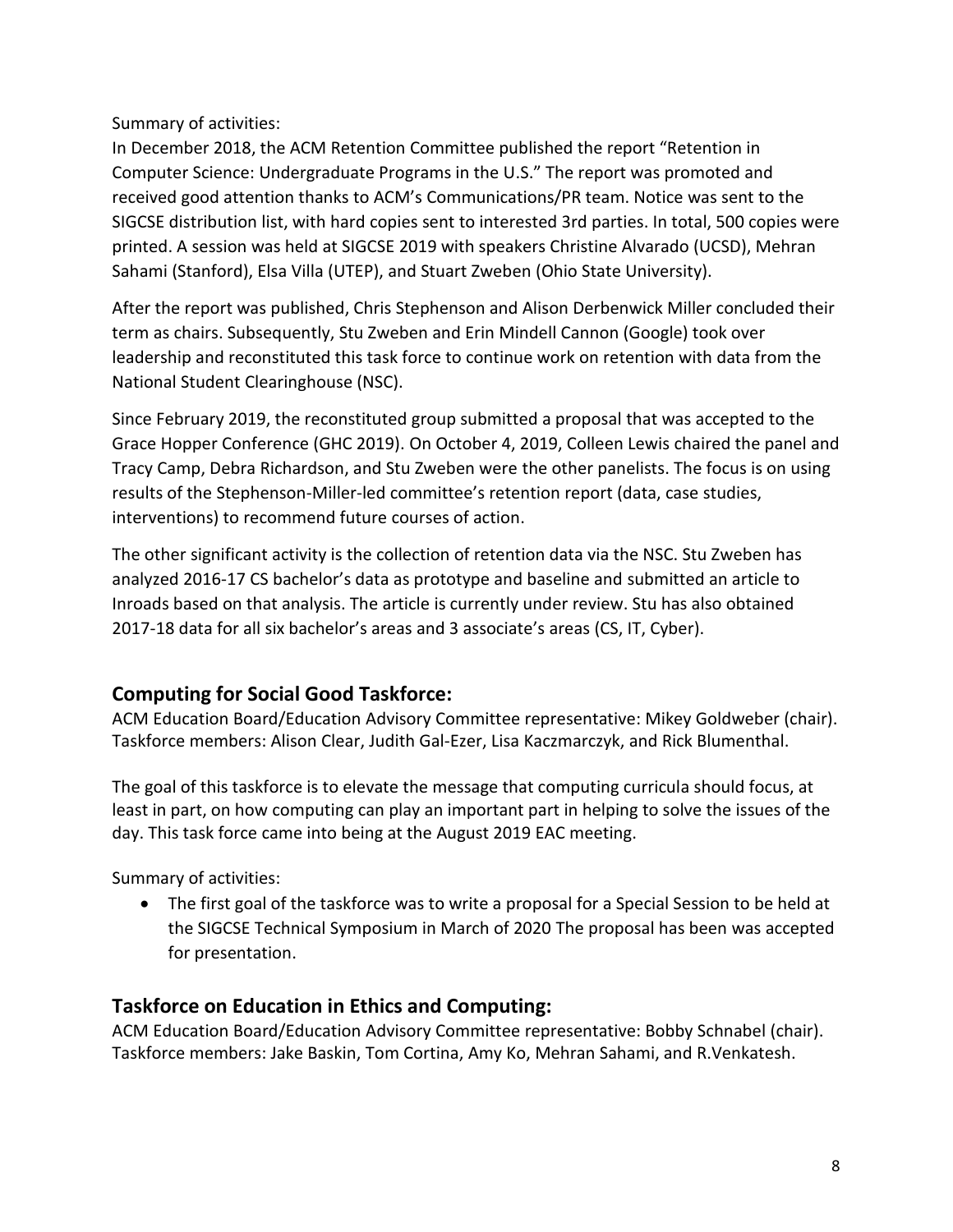This task force was formed in August 2018. It has the broad charter of undertaking activities that help the ACM community in conducting education in ethics and computing. This potentially includes collecting materials that are useful in education on this topic and making them available, bringing together existing activities and resources on this topic, and publicizing this topic to ACM members and the computing community.

Summary of activities:

- In the initial year, the task force discussed the scope of its work leading to the description given above. It also spent time assessing what is currently available, leading to the understanding that there has been very little work done so far on creating a taxonomy of topics in ethics and computing or in collecting materials.
- Task force members had conversations with people who are engaged in efforts in these regards to understand the current state. We also engaged with the organizers of the Responsible Computer Science Challenge to discuss how to collaborate.

## **Taskforce to Develop Resources for Instructors to Improve Teaching and Peer Mentoring Practices:**

ACM Education Board/Education Advisory Committee representative: Briana Morrison (chair). Taskforce members: Jake Baskin, Michelle Craig, Leigh Ann DeLyser, Andrew Petersen, and Beth Quinn.

This task force was created to help to locate, vet, and develop as needed two distinct sets of materials: Resources to Improve Teaching and Resources for Peer Mentoring.

Summary of activities:

 To date, the task force has concentrated on the first set of materials and has identified *EngageCSEdu* (www.engage-csedu.org) as a vehicle/platform for collecting vetted instructional materials that utilize an Engagement Practice to broaden participation in computing. Efforts are underway to convert *EngageCSEdu* from an NCWIT project to an ACM Publication. Having published submissions recognized as journal-equivalent entries on a CV will incentivize teaching faculty to submit and share their scholarship output, teaching materials. Allowing the materials to continue to be open-access will ensure the maximum usage by other faculty at the university and the community college and even high school level.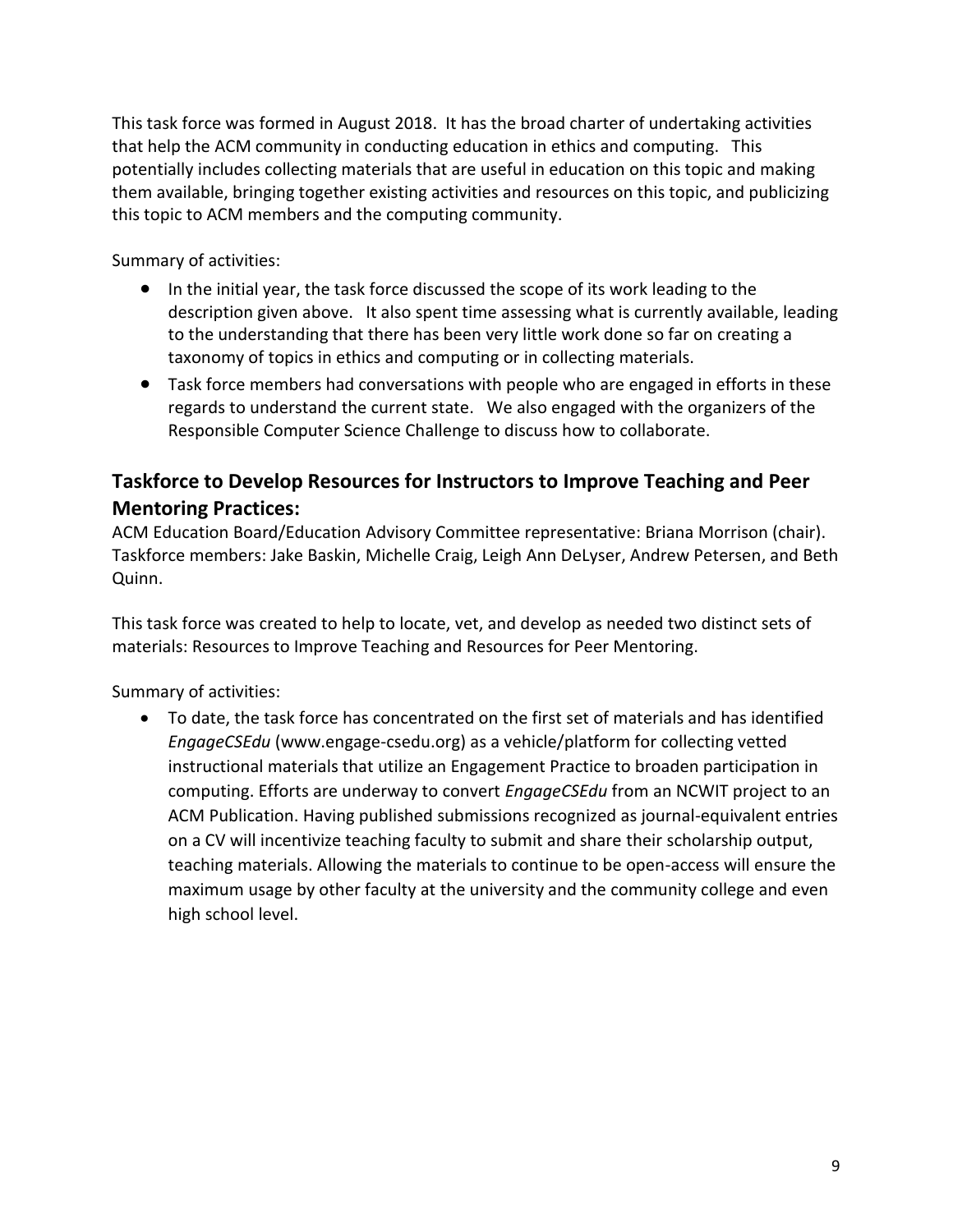## **International Education Efforts:**

#### **Educational efforts in China**

ACM Education Board/Education Advisory Committee representative: Ming Zhang.

SIGCSE China was established in November 2016. The purpose is to bridge the gap between the Chinese and global computing societies, develop the world's cutting-edge computer education scientific research in China with international impacts, and create more opportunities for collaboration among vigorous computing educators. There are 587 members.

Summary of activities:

- ACM China SIGCSE Chapter held a workshop on research and outlook for computer education project on February 27-March 2, in Minneapolis, MN, USA at the 50th ACM Technical Symposium on Computer Science Education (SIGCSE 2019).
- The 2019 International Workshop on Computer Science Education (IWCSE 2019) was held in Changsha on May 12, 2019, which was organized by ACM Changsha, ACM SIGCSE China Chapter.
- ACM SIGCSE successfully held the first ACM Global Computing Education Conference (CompEd) on May 17-19, 2019, in Chengdu, China, co-located with two conferences, the ACM Turing Celebration Conference – China (ACM TURC 2019) and SIGCSE China 2019. ACM-W ran a co-located workshop, and the Computing Curriculum 2020 (CC2020) group held a steering committee meeting. CompEd had more than 150 attendees.
- ACM SIGCSE China successfully hosted the SIGCSE China Forum during the ACM Turing Conference 2019. The SIGCSE China Forum was held on May 18 and 19, 2019.
- The bluebook on Computer Education and Sustainable Competitiveness is included in the ACM/EECC2020 International Computing Discipline Standard.
- The Chinese version of IT2017 was translated by Ming Zhang, Peking University; Bo Li, Xi-an Jiaotong University; Wenjun Wu, Beihang University; Xi Wu, and Shuang Zhou, Chengdu University of Information Technology.

#### **Educational Efforts in India**

ACM Education Board/Education Advisory Committee representative: R. Venkatesh.

The committee has continued its focus on contributing to undergraduate curriculum development, teaching subjects, and bringing computing to schools. Last year we started summer schools on specific areas, aimed at encouraging students to undertake research in those areas. This year we also organized five summer schools. We have been holding regular workshops on teaching programming, setting exam papers and evaluation, and curriculum. *CSPathshala* has reached more than 750 schools and more importantly our recommended curriculum has been adopted by government run schools.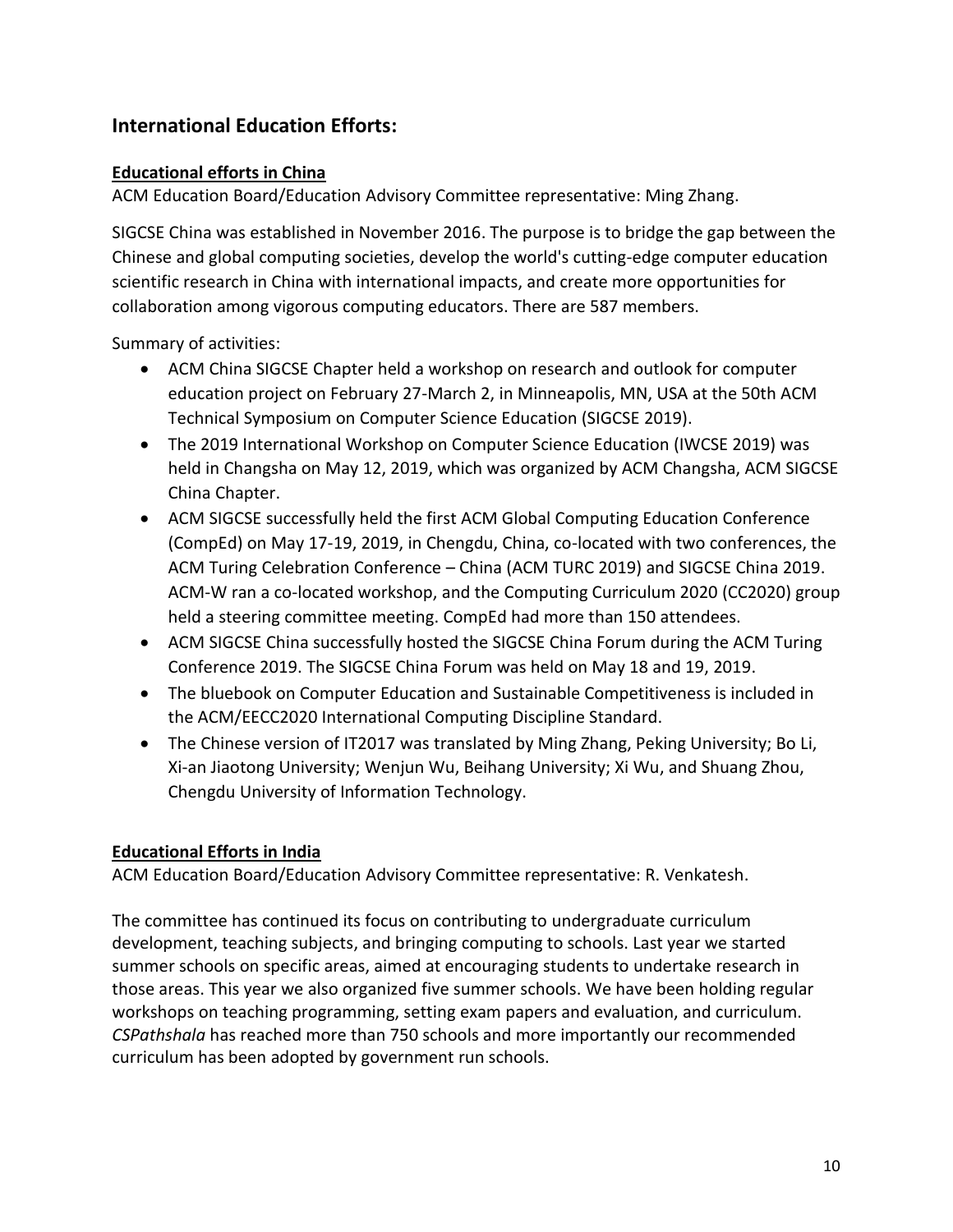Summary of activities:

- The committee started a national education initiative, *CSPathshala* in 2016.The initiative continues to break new ground. Starting with 15 pilot schools in 2016-17, over 300,000 students from 750 schools in 11 states are piloting the *CSpathshala* curriculum. Twothirds of these schools are government schools located in rural and tribal areas. 77 awareness workshops and training programs have been conducted to date reaching 4,258 educators from 2,093 institutes.
- Tamil Nadu SCERT (a state level education body) has included a subset of the curriculum into its revised Mathematics curriculum. This subset is being taught in more than 10,000 schools. Cambridge University Press has published books as a derivative of *CSpathshala* teaching aids which will significantly increase the reach. The number of volunteers continues to grow with people stepping forward to contribute. Partnerships with Rotary Club of Pimpri, Teachers of India and CodeChef are helping us bring more organizations into the initiative.
- *CSpathshala* organized the first Bebras computational thinking challenge in India from November 19-30, 2018. This challenge is organized in over 50 countries and is comprised of short problems that are created to get students excited about computational thinking. Solving these problems require logical thinking but no prior knowledge of computing. Indian Bebras was offered in four languages and reached 1,37,000 students. It was heartening to see students from tribal schools in Andhra Pradesh achieve national ranks!
- The 1st CTiS (Computational Thinking in Schools) conference provided a platform for teachers to share experiences and resources as well as interact with computer scientists. A total of 55 abstracts were received from 11 states.
- ACM-India started 2- and 3-week summer schools in 2017 to inculcate to students, problem solving as a skill, and to introduce them to recent developments in computer science. The following five workshops were held in 2018:
	- 1) Fundamentals of Cryptology Research at Indian Statistical Institute, Kolkata during June 4-22, 2018.
	- 2) School on Data Sciences at University of Goa, Goa during June 4-16, 2018.
	- 3) School on Information Security and Forensic Sciences at PES University, Bengaluru during June 11-29, 2018, targeted at women.
	- 4) School on Programming Languages: Principles and Practice from June 4 to 23, 2018 at Pimpri-Chinchwad College of Engineering, Pune.
	- 5) School on Graph theory and Graph Algorithms at PSG College of Technology, Coimbatore from May 21st to June 8th, 2018.
- ACM India organized COMPUTE 2018, an International Symposium held from October 12 to 14, 2018, in collaboration with Chitkara University, Punjab. The three-day conference was attended by over 350 delegates including ACM India Council Members, ACM India chapter representatives, and students and faculty of many institutions.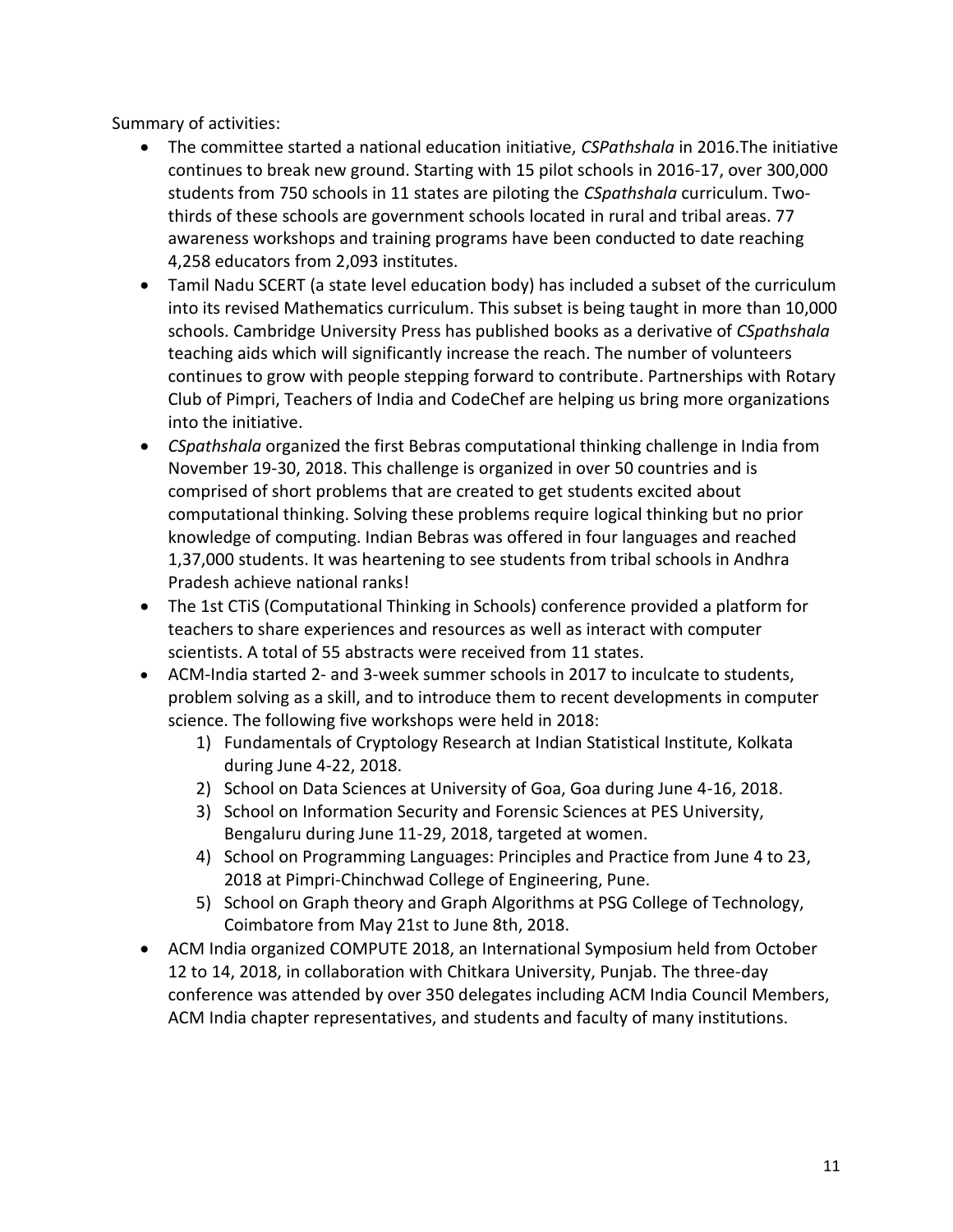### **Educational Efforts in Europe: Informatics for All**

ACM Education Board/Education Advisory Committee representatives: Andrew McGettrick and Judith Gal-Ezer.

Informatics for All is a Coalition involving ACM Europe, the Council of European Professional Informatics Societies (CEPIS) and Informatics Europe. The Coalition is managed by a Steering Group chaired by Wendy Hall and members Judith Gal-Ezer and Andrew McGettrick from ACM Europe, Gerald Futschek and Austeja Trinkunaite from CEPIS, and Michael Caspersen and Enrico Nardelli from Informatics Europe. (Enrico is currently President of Informatics Europe.) This group also benefits from the support of Bobby Schnabel who acts as an Advisor.

### Summary of activities:

One of the main tasks undertaken by the Coalition was making arrangements for, and then running, a major workshop on 20th February 2019 in Brussels. There were 50 attendees from across Europe and all with a serious interest in Informatics education. The workshop took the form of a number of presentations from Denmark, France, Germany, Israel, Poland, Portugal, the UK and the US to set the scene. This was followed by interactive group activity aimed at producing an Action Plan to be used in charting the way ahead for the Coalition. The workshop was a considerable success. Artifacts produced included a report and an Action Plan. As of May 2019, there is a newly constructed Informatics for All web site at:

[https://www.informaticsforall.org/.](https://www.informaticsforall.org/) It has been funded equally by the members of the Coalition. The report of the Brussels Workshop and the Action Plan are available on this site.

Following the workshop, a face-to-face meeting took place at the end of March in Rome around the time of the ACM Europe Council meeting. The primary artifact of this meeting the Rome declaration. This declaration called upon all European national and international institutions to exercise their moral suasion power to ensure that the principles of Informatics are included as part of school curricula at all levels. It also calls for appropriate levels of funding to be made available essentially to support the aims of Informatics for All. The complete declaration is available at [https://www.informaticsforall.org/declaration.](https://www.informaticsforall.org/declaration) This site is intended to attract the attention of others who might sign up as supporters of the declaration. To date (October 2019) 10 signatories have been obtained.

An article on Informatics for All entitled 'Informatics as a Fundamental Discipline for the 21st Century' appeared in the April 2019 issue of the *Communications of the ACM*, the issue showcasing European activity and achievement.

Some recent activity has involved:

- Making contact with the EU who invited members of the Coalition to a meeting in Brussels on 24th September 2019
- Related workshops have been held in Israel and in Vienna
- An additional workshop has been planned for Italy in February of 2020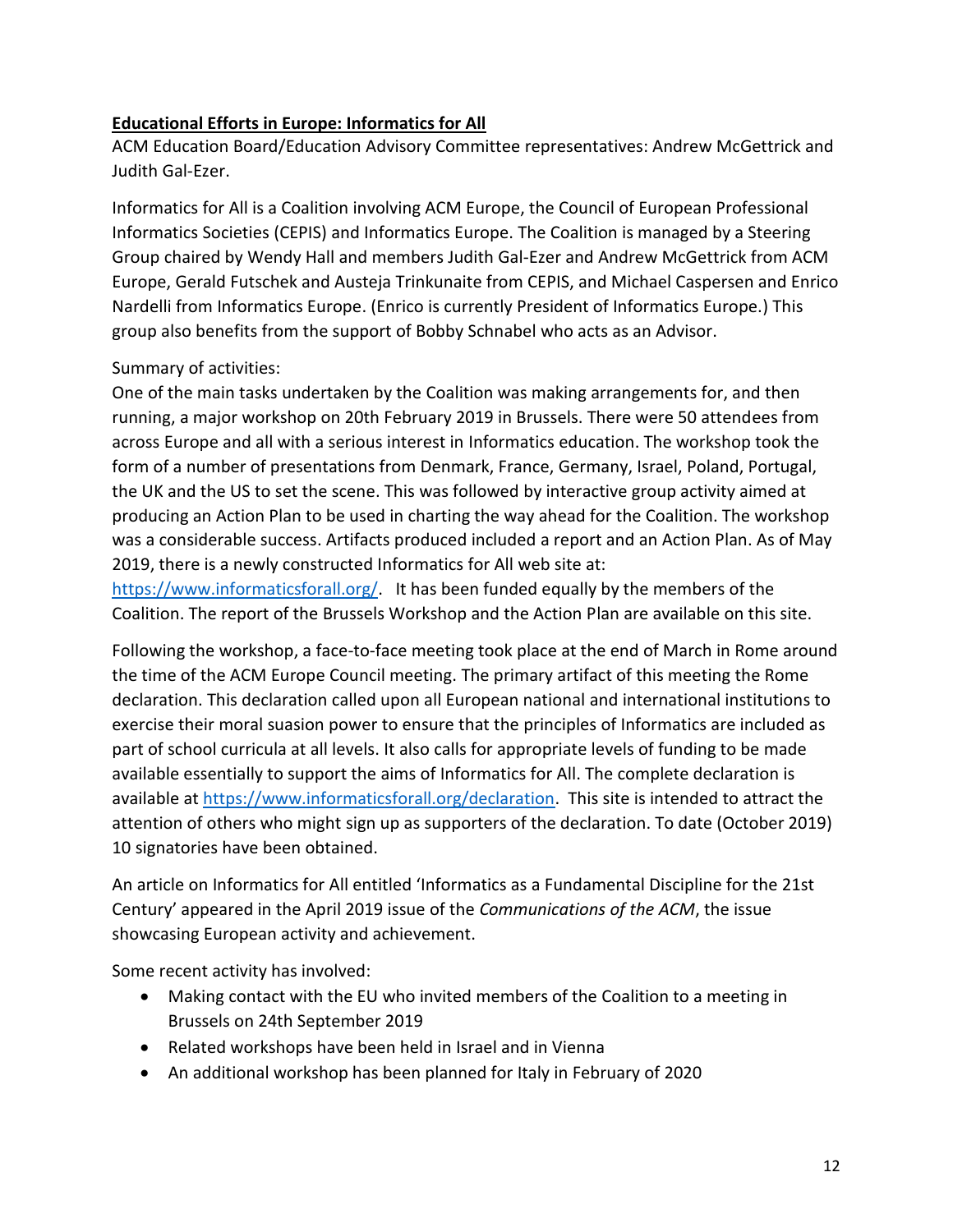### **Curricular Efforts:**

#### CC2020

ACM Education Board/Education Advisory Committee representatives: Alison Clear

Project members: Alison Clear, John Impagliazzo, Shingo Takada, Ming Zhang, Abhijat Vichare, Allen Parrish, Steve Frezza, Arnold Pears, Pearl Wang, Ernesto Cuadros, Heiki Topi, Las Waguespack, and Gerrit van der Veer.Computing Curricula 2020 (CC2020) is a joint project launched by professional

computing societies to examine the current state of curricular guidelines for academic programs granting degrees in computing and to provide a vision for the future of computing. The goal of the initiative is to produce a comprehensive report and an online visualization tool that compares and contrasts these guidelines to situate and contextualize them in the landscape of computing education. Ultimately, the project strives to help programs prepare graduates both academically and professionally to meet the challenges in the 2020s. The international project team represents organizations from academia, industry, and government.

The principal project sponsors are the Association for Computing Machinery (ACM) and the IEEE Computer Society (IEEE-CS) with additional sponsorship from Association for Information Systems (AIS), and Association for Information Technology Professionals (AITP/EDSIG). The project collaborators include Special Interest Group for Computer Human Interaction (SIGCHI). There is also a 33-member taskforce representing a further eight countries, making a global coverage of 13 countries.

The Steering Committee commenced their work in March 2017 with a survey of the current status of the curricular. We then planned a three-year project which would include a report and visualization tools to reflect the combination of all the areas of computing, concentrating on the ACM/IEEE-CS approved curricular.

The CC2020 report is in draft form and has been reviewed by the Steering Committee. The report will now be sent to the broader 33-member taskforce for their reviews before being sent (at the beginning of 2020) to all the taskforce members' communities, listservs, and industry globally. The proof of concept and architecture of the visualization tool have been completed. The completed report is scheduled for completion by October 2020, and the visualization tools by the end of 2020.

#### Data Science Taskforce

ACM Education Board/Education Advisory Committee representatives: Andrea Danyluk and Paul Leidig, Co-Chairs.

Taskforce members: Lillian (Boots) Cassel, Andrew McGettrick, David Culler, Hongzhi Wang, Christian Servin, and Scott Buck.

At the August 2017 ACM Education Council meeting, a taskforce was initiated to add to the broad, interdisciplinary conversation on data science, with an articulation of the role of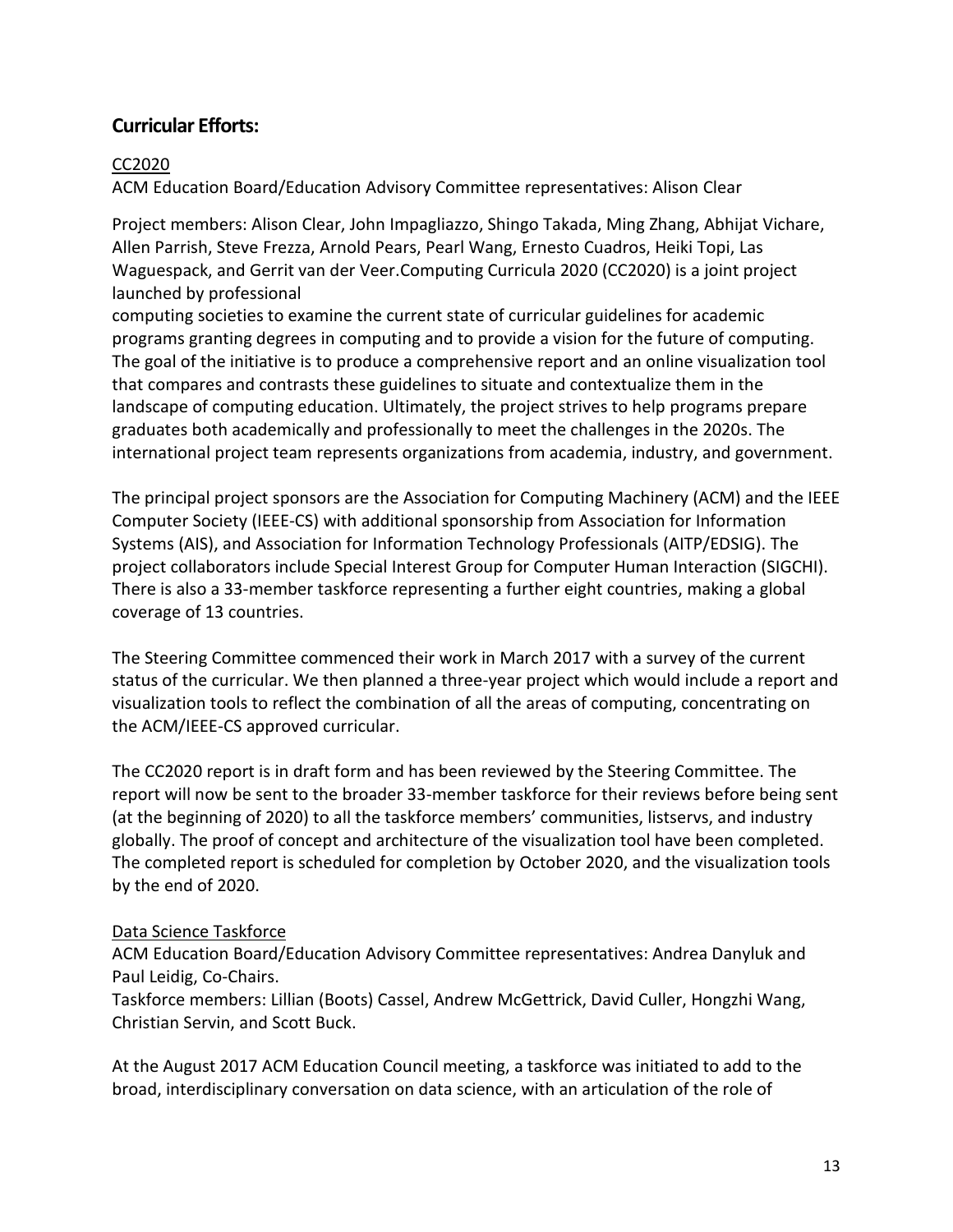computing discipline- specific contributions to this emerging field. Specifically, the taskforce is seeking to define what the computing/computational contributions are to this new field, in order to provide guidance for computer science or similar departments offering data science programs of study at the undergraduate level. The taskforce began its work in February 2018, released a first draft for comment in January 2019, and is now in the process of preparing a second draft for release this fall.

Summary of activities:

- January 2019
	- $\circ$  Released first draft of computing discipline-specific competencies for Data Science. <http://www.cs.williams.edu/~andrea/DSTF/index.html>
	- o Presentation at EAAI (Educational Advances in AI) and poster session at AAAI, Honolulu, HI (Danyluk, Buck)
- February 2019
	- o Curriculum draft announced to SIGCSE mailing list
	- o F2f meeting of taskforce prior to SIGCSE, Minneapolis, MN
	- o Special Session at SIGCSE (Cassel, Danyluk, Leidig, Servin)
	- o Participated in BoF at SIGCSE (Building Bridges for Data Science Education, organized by Mine Cetinkaya-Rundel, Duke University)
- $\bullet$  March 2019
	- o Comment period formally ended on 3/31 (comment link is still live)
	- o Knowledge Area reorganization; formation of working groups to include participation from outside the taskforce
- May 2019
	- o Presentation at Conference Board of the Mathematical Sciences (Danyluk, Rebecca Nugent, CMU, co-author of National Academies report on Data Science)
	- o Panel presentation at CompEd, Chengdu, China (Wang)
- June 2019
	- o Participation in ACM Data Science Summit, San Francisco, CA (Leidig)
- July 2019
	- o Participation in ITiCSE Working Group on Data Science Education (McGettrick)
- August 2019
	- o Panel presentation at Joint Statistical Meetings, Denver, CO (Danyluk)
	- o F2f meeting of taskforce prior to EAC meeting in Toronto
- Taskforce conference calls; working group conference calls
- Second draft report in progress with plans to release it in Fall 2019

IT Transfer: Curriculum Guidelines for Two-Year Transfer Programs in Information Technology ACM Education Board/Education Advisory Committee representatives: Cara Tang and Mihaela Sabin.

The *Information Technology Transfer Curricula 2020: Curriculum Guidelines for Two-Year Transfer Programs in Information Technology* are based on *Curriculum Guidelines for*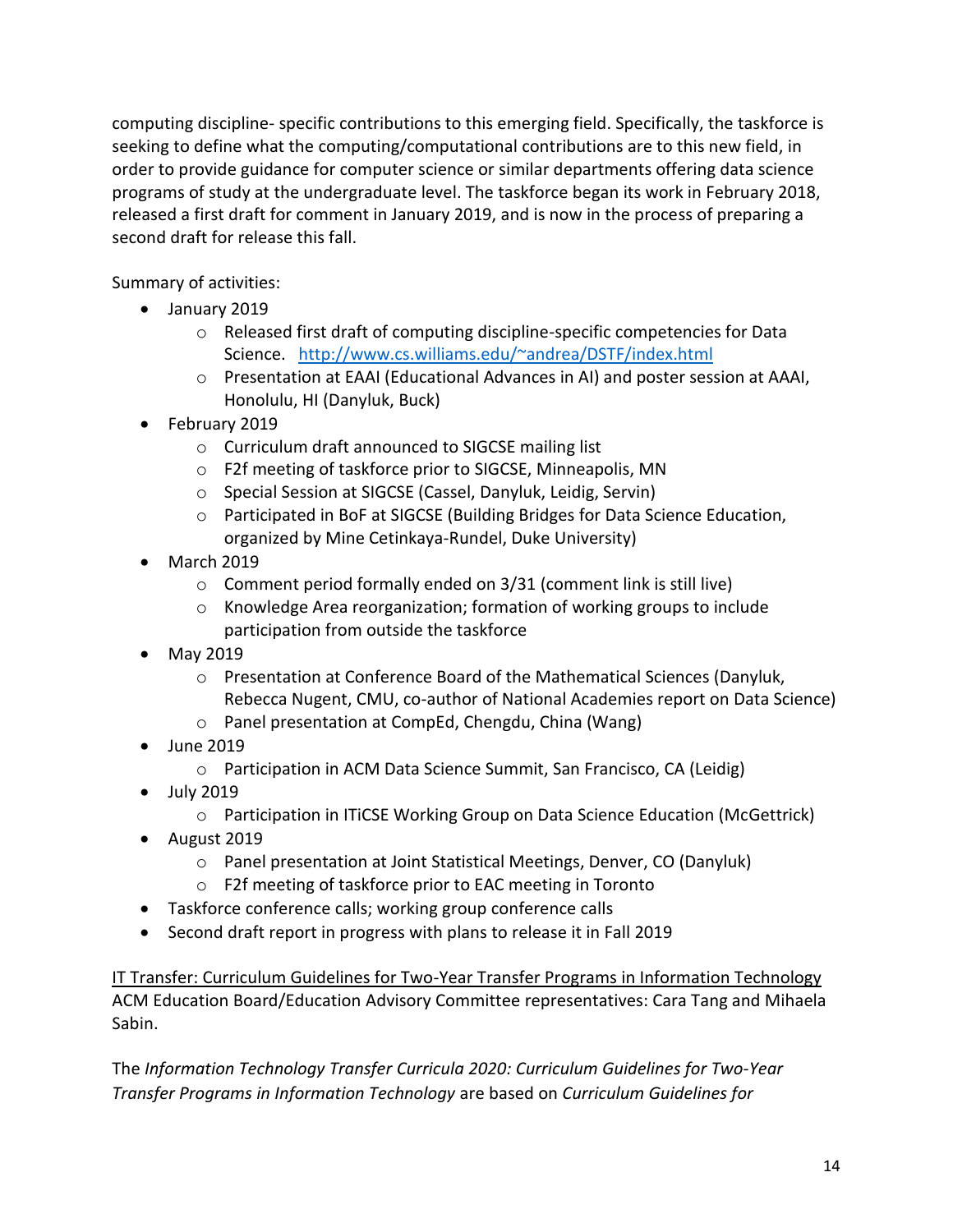*Baccalaureate Degree Programs in Information Technology* (IT2017). IT programs should prepare students with knowledge, skills, and dispositions in IT professional contexts that emphasize development of IT competencies—that is, what students know, how they demonstrate performance, and how disposed they are to apply what they know.

The main goal of the IT Transfer Curriculum is to produce a subset of the IT2017 curricular framework and guidelines that will guide how two-year colleges could structure their IT transfer programs to help prepare transfer students for successful upper division study in programs that implement the IT2017 guidance. Led by the ACM Committee for Computing Education in Community Colleges (CCECC), SIGITE participated with two members on a committee that was constituted in July 2018. A final draft was presented for feedback at the SIGITE conference, October 2019. Publication of the IT Transfer Curriculum is expected in 2020.

### Cybersecurity Curricular Guidance for Associate Degree Programs

The second and final draft of the curricular guidelines for the *Cybersecurity Curricular Guidance for Associate Degree Programs* was released for global public comment during July 2019. The final guidelines are projected for approval during the winter of 2019. ABET CSAB is developing criteria for accrediting two-year programs in cybersecurity based on the Cyber two-year guidelines, a first for CSAB.

## **SIGs and Other Organizations Reports:**

## **SIGCAS**

ACM Education Board/Education Advisory Committee representative: Mikey Goldweber.

Summary of activities:

- In March 2019 the SIG held a number of events in conjunction with the annual SIGCSE Technical Symposium. There were two half-day morning events: one focusing on Computing for the Social Good (CSG-Ed) in Education and one focusing on Incorporating the use of Humanitarian Free Open Source Software (HFOSS) projects into the classroom. There was also a one half-day afternoon event focusing on the newly revised ACM Code of Ethics and how CS instructors can make use of it in the classroom.
- Computing for Social Good Education (CSG-Ed). How to get the word out to as many educators as possible? Pre-symposia events at SIGCSE is one such venue. Workshops at regional conferences are being considered, but funding is an issue. Additionally, this community has been focusing on explanatory publications that reach a wide audience (e.g. Inroads, CACM).
- Humanitarian Free and Open Source Software (HFOSS). The HFOSS community is a specialized approach to CSG-Ed. The SIGCAS HFOSS "champions" are facing the same issues as the CSG-Ed group is as a whole. For both groups there is interest in learning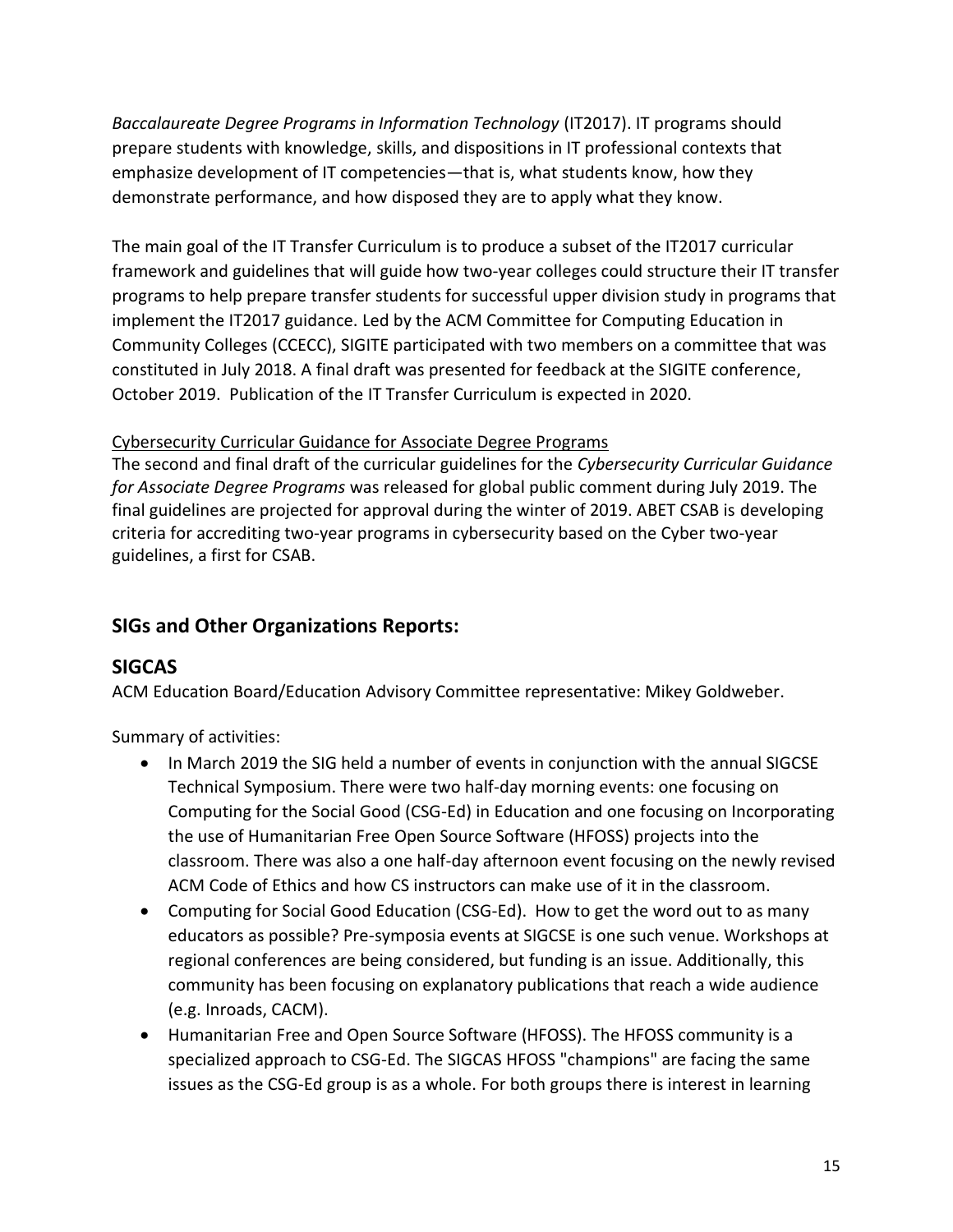how to create their own assignments/projects but folks would rather tap into already developed projects. In other words: the repository problem.

- Ethics (w/COPE). FY19 was a big year for this area due to the publication of the revised ACM Code of Ethics.
- Social Media. SIGCAS runs an active social media presence (primarily Twitter) focusing on ethics in our digital world.
- SIGCAS Newsletter. A new EIC was appointed this summer. Our new EIC (who has an education background) wishes to focus the newsletter more on education so at least one edition per year will be reserved for SIGCAS educational activities.

## **SIGCHI**

ACM Education Board/Education Advisory Committee representative: Olivier St-Cyr.

The Human-Computer Interaction (HCI) Community of Practice is a group of educators and industry partners interested in advancing and promoting HCI Education. The community currently lives on Facebook: [https://www.facebook.com/groups/HCI.Education.](https://www.facebook.com/groups/HCI.Education) It has 217 members as of August 2019.

Summary of activities:

 The HCI Living Curriculum project aims to create a "living curriculum" focused on community connection, resource sharing, case studies, and showcasing and developing HCI principles and approaches in emerging technology domains. This is in continuation of work started by Elizabeth Churchill, Jennifer Preece, and Anne Bowser between 2011 and 2014. More details can be found at:

[https://interactions.acm.org/archive/view/september-october-2018/the-hci-living](https://interactions.acm.org/archive/view/september-october-2018/the-hci-living-curriculum-as-a-community-of-practice)[curriculum-as-a-community-of-practice.](https://interactions.acm.org/archive/view/september-october-2018/the-hci-living-curriculum-as-a-community-of-practice) URL is currently reserved [\(http://hcilivingcurriculum.org/\)](http://hcilivingcurriculum.org/) and we are working on the development of the site.

- EduCHI Symposium. In 2018, we created EduCHI, a venue for HCI educators across disciplines and geographical borders to discuss, dissect, and debate HCI teaching and learning. The first EduCHI event was a workshop at the CHI 2018 conference in Montréal [\(https://chi2018.hcilivingcurriculum.org/\)](https://chi2018.hcilivingcurriculum.org/). Our workshop was a great success. As a result, we organized an EduCHI symposium at the CHI 2019 conference in Glasgow [\(https://educhi2019.hcilivingcurriculum.org/\)](https://educhi2019.hcilivingcurriculum.org/). Results and actions from both EduCHI 2018 and 2019 can be found at the URLs mentioned above.
- HCI Education Taskforce. The SIGCHI Executive Committee recently created a taskforce to define its priorities relating to HCI Education over the next three years. The taskforce is the first mandate of the newly created SIGCHI Education Committee. Members are being recruited to join the task force. We are targeting members from different countries and backgrounds. Taskforce meetings will take place in the fall of 2019.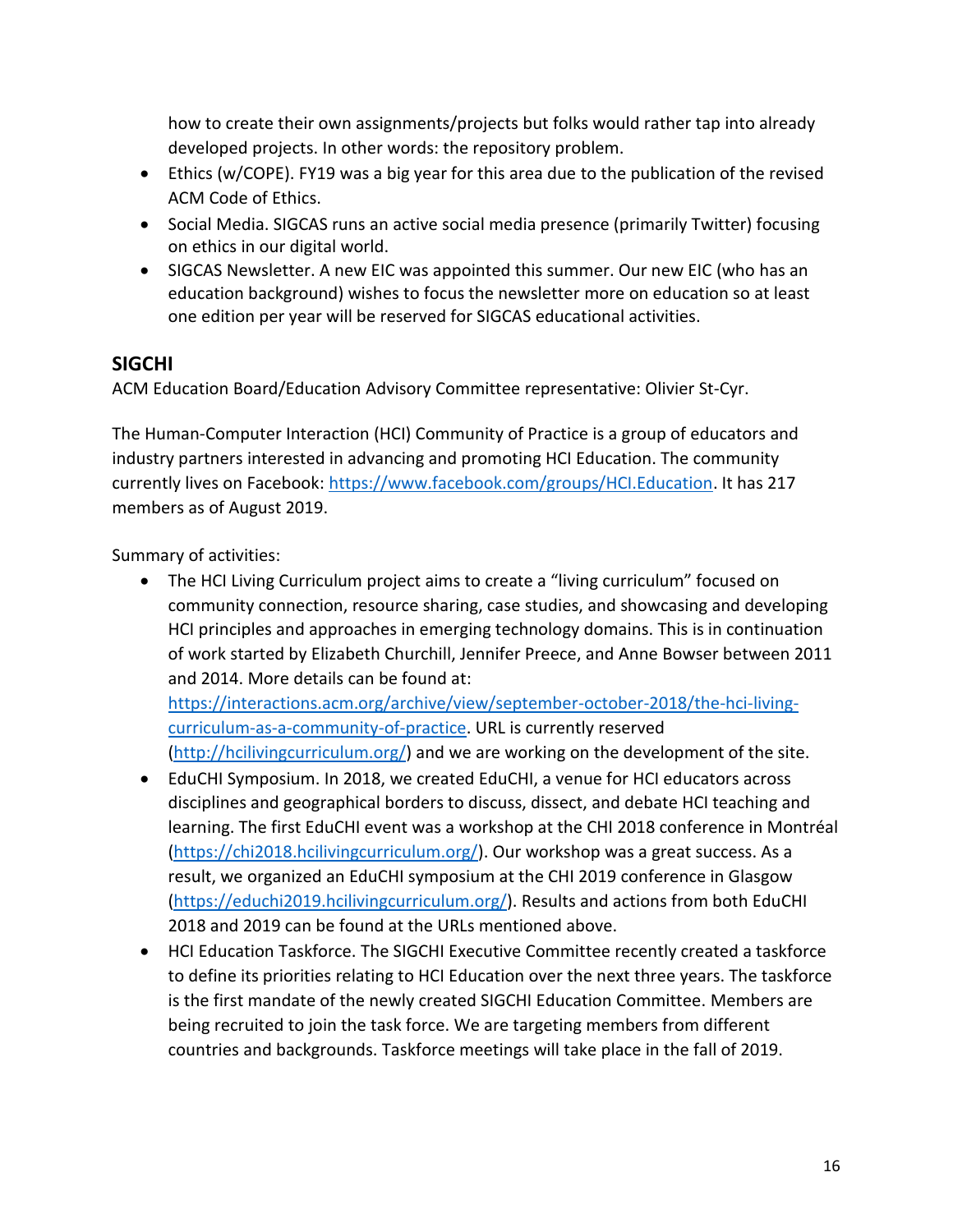## **SIGCSE**

ACM Education Board/Education Advisory Committee representative: Mary Anne Egan.

The scope of SIGCSE is to provide a global forum for educators to discuss research and practice related to the learning, and teaching of computing, the development, implementation, and evaluation of computing programs, curricula, and courses at all education levels, as well as broad participation, educational technology, instructional spaces, and other elements of teaching and pedagogy related to computing.

Summary of activities:

During 2019 SIGCSE held the following conferences:

| Conference                 | Location           | <b>Attendees</b> | <b>Paper Acceptance</b> |
|----------------------------|--------------------|------------------|-------------------------|
| <b>Technical Symposium</b> | Minneapolis, USA   | 1809             | 32%                     |
| CompEd                     | Chengdu, China     | 154              | 33%                     |
| <b>ITICSE</b>              | Aberdeen, Scotland | 280              | 27%                     |
| ICER                       | Toronto, Canada    | 150              | 20%                     |

 This was the first meeting of the ACM Global Conference on Computing Education (CompEd). We also made changes to the leadership and governance processes for the three other conferences.

- SIGCSE received approval to offer three new awards. Two of these are one-time-only awards to celebrate the 50th and 25th meetings of the Symposium and ITiCSE. The Test of Time Award will first be awarded in 2020 and will continue annually.
- SIGCSE funded four special projects and 50 travel-grants for first-time attendees to the Technical Symposium. We also held a workshop for Department chairs, two doctoral consortia and 13 working groups at the Technical Symposium.

## **SIGGRAPH**

ACM Education Board/Education Advisory Committee representative: Susan Reiser.

The SIGGRAPH Education Committee, chaired by Ginger Alford, works to support educators in computer graphics and interactive techniques. The committee undertakes a broad range of projects and activities in support of the multidisciplinary—computer science, engineering, art education community, such as developing curriculum guidelines, providing instructional resources, organizing SIGGRAPH conference-related activities and outreach. Our charter is to manage, promote and encourage education content in all conference activities; and highlight and strengthen the education community that attends SIGGRAPH.

Summary of activities:

 The 2018-2019 SIGGRAPH Education Committee had several subgroups involved in conference and year-round activities. For example, much of our recent work centered on preparing for the conference's Education Forum, which was held 07/29-30/2019, the first two days of SIGGRAPH 2019. Spearheaded by our conference liaison and committee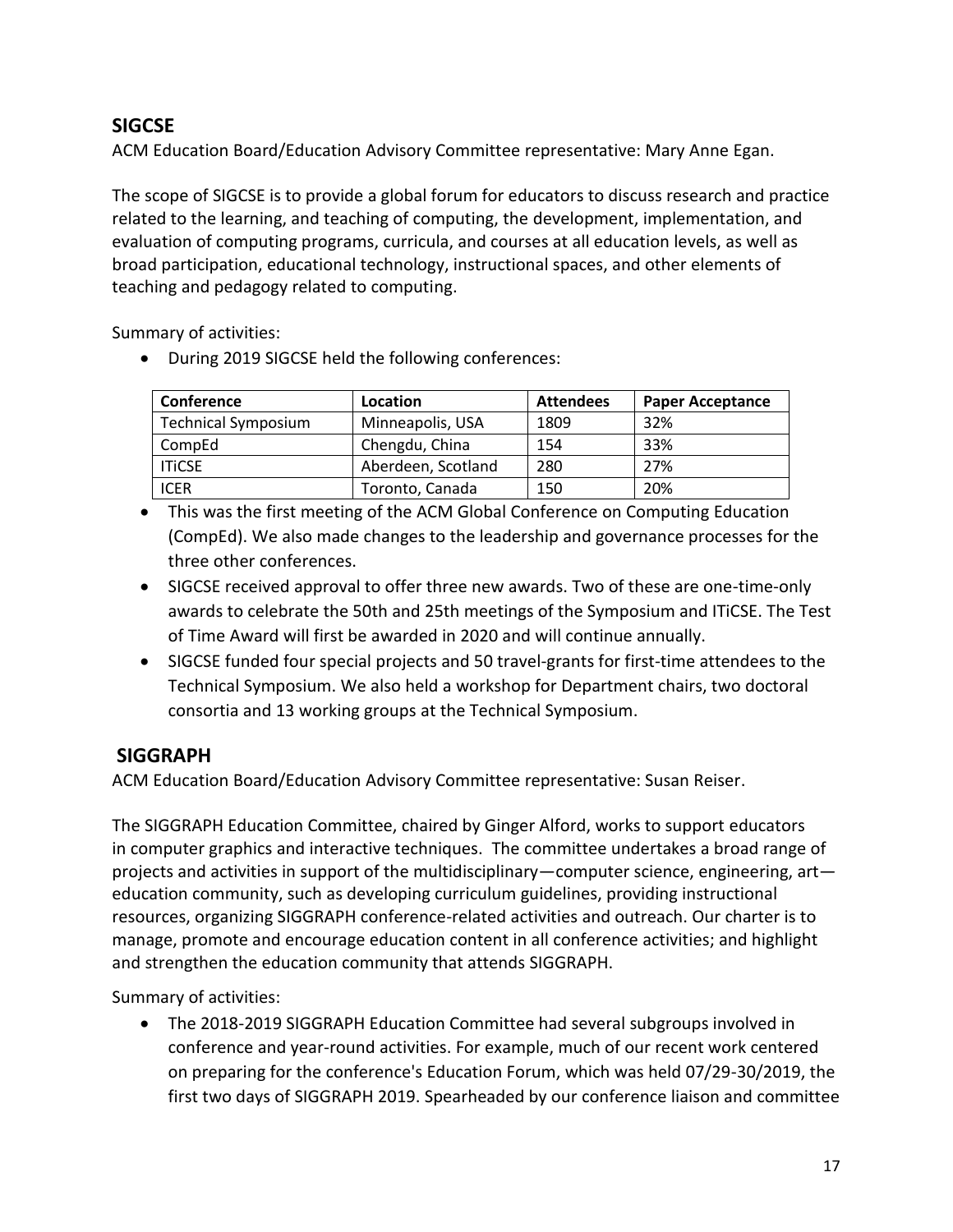chair, SIGGRAPH 2019's programming included panels on industry perspectives and forums on teaching VR and animation. To engage SIGGRAPH educators and recruit participation in our committee, we scheduled an open forum to discuss the conference and the committee's interesting work. The open forum was followed by a *Meet and Greet* during which we could get to know attendees and encourage their participation. Throughout the conference, the committee staffed an Education Booth in a central location where conference participants could gather for informal conversation and to find out more about the Education Committee. Adjacent to the booth, notable student work was continuously looped on a large screen display.

- We continued the effort to link SIGCSE and SIGGRAPH with the SIGCSE Reprise during which outstanding and relevant-to-SIGGRAPH papers originally presented at SIGCSE 2019 were re-presented at SIGGRAPH. Similarly, a couple of panel sessions and papers from SIGGRAPH 2018 were presented at SIGCSE 2019 in Minneapolis, MN. Groovy Graphics (SIGGRAPH's adaptation of SIGCSE's Nifty Assignments) was again a popular session with SIGGRAPH educators. The first annual Distinguished SIGGRAPH Educator's award was presented on the big stage to Andy Van Dam.
- Almost 19,000 people attended SIGGRAPH 2019 in LA (roughly two thousand more than that of SIGGRAPH 2017 in LA and 2018 in LA and Vancouver). Educational opportunities at this year's conference included 26 courses and 150 technical papers.
- Students at SIGGRAPH 2019 had numerous ways to actively participate in the conference: volunteer as a student, submit a poster to the Student Research Competition, engage in the International Collegiate Virtual Reality Contest (IVRC), play a role in the Massive Collaborative Animation Project, and/or submit work to the Computer Animation Festival.
- During this past year the SIGGRAPH Education committee met at least monthly via videoconference. Immediately prior to the 2019 conference, the SIGGRAPH Education committee met for a full day to discuss activities and strategies. Specific topics included: our mission and goals, CGEMS, conference planning, SIGGRAPH Education website updates, outreach (global, K12, other organizations), and the ongoing curriculum study.

### **SIGHPC**

ACM Education Board/Education Advisory Committee representative: Steve Gordon.

Over the past year, there have been a number of efforts by SIGHPC and the SIGHPC Education chapter to support computational science education. These have included the continuation of an international fellowship program, awards, travel grants to students, an online seminar series on computational science education, expanded participation in education chapter activities in both the US and Europe, and participation in several major conferences.

Summary of activities:

ACM SIGHPC/Intel Computational & Data Science Fellowships.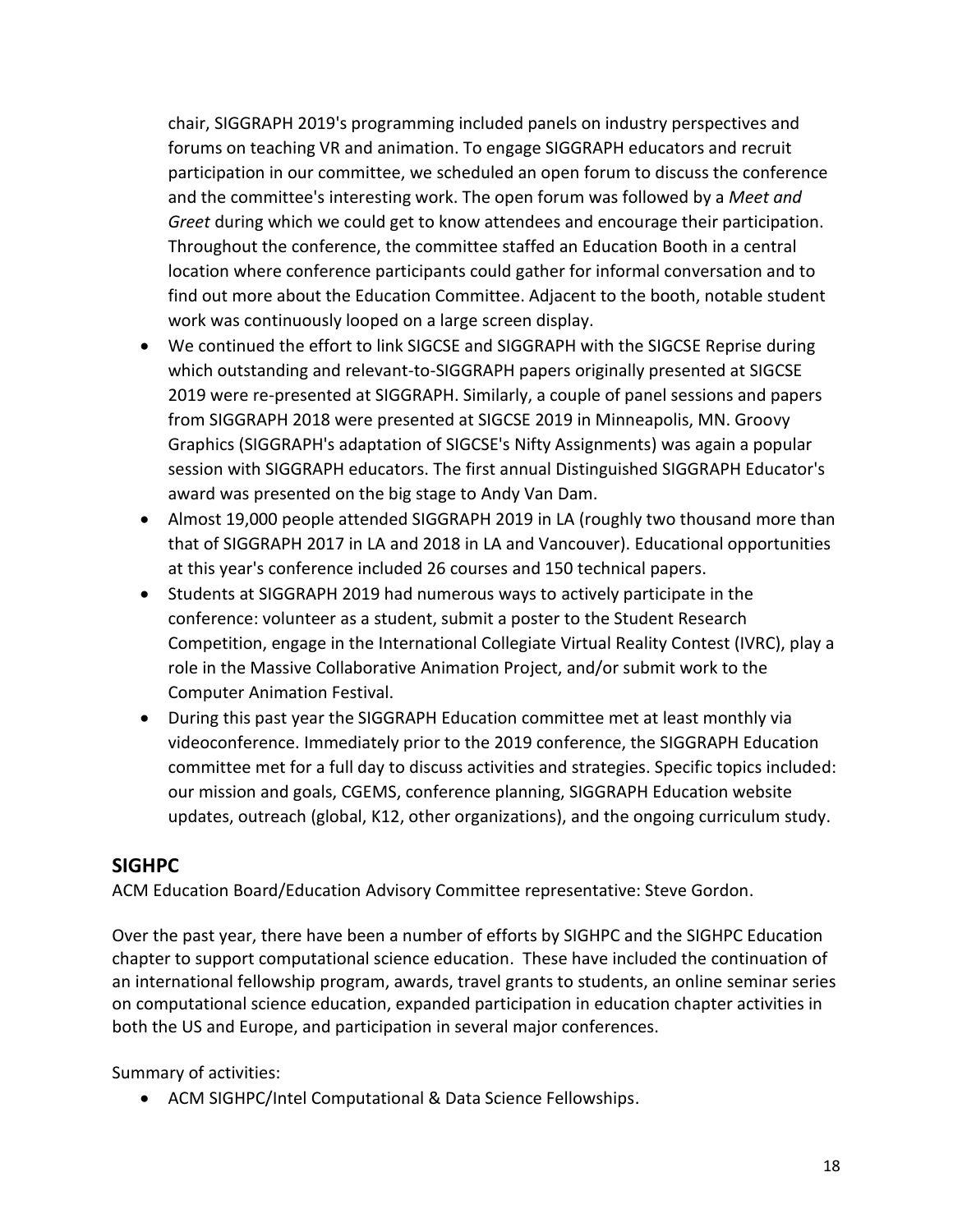- $\circ$  SIGHPC and Intel awarded twelve fellowships in computational and data science aimed at increasing the diversity of students pursuing graduate degrees in these fields. The awards included a \$15,000 stipend. Seven fellows were selected in 2018. Information on the awardees and fellowship program can be found at [https://www.sighpc.org/for-your-career/computational-data-science](https://www.sighpc.org/for-your-career/computational-data-science-fellowships)[fellowships.](https://www.sighpc.org/for-your-career/computational-data-science-fellowships)
- o SIGHPC awards the biennial ACM SIGHPC Emerging Woman Leader in Technical Computing Award and the annual SIGHPC Outstanding Doctoral Dissertation Award, both of which include a \$2,000 cash prize, a plaque, and travel support to attend the SC conference where the awards are presented.
- $\circ$  SIGHPC runs the Computing4Change competition for undergraduate students from diverse backgrounds to explore problems in computing, data analysis, and visualization. SIGHPC funds the travel of the selected students' travel to the SC conference. Sixteen students participated in the Computing4Change competition at SC18.
- $\circ$  SIGHPC also supports student travel grants that provide partial travel support for up to six students to attend the SC conference in the US and up to four students to attend the PASC conference in Switzerland.
- Seminar Series. The SIGHPC Education Chapter continues to engaged its members through an online education and training webinar series featuring speakers from academic and non-academic institutions. A list of the webinars from this year can be found on the chapter website at <http://sighpceducation.acm.org/> along with pointers to the YouTube videos of the sessions.
- Expanded Participation in Education Activities. The SIGHPC Education Chapter merged its membership with an ad-hoc international committee on HPC education in March of 2018. The merger has expanded the training and education efforts internationally, adding several new members from Europe, Australia, New Zealand, China, and several other nations. The chapter has continued the work of four working committees focusing on various aspects of promoting education and training in computational science. Descriptions of the standing committees and their efforts can be found at [https://sighpceducation.acm.org/committees.html.](https://sighpceducation.acm.org/committees.html) In addition, the chapter has just initiated a new committee on Systems Operations Education Committee in cooperation with the Systems Professionals virtual chapter. A description of its goals and can be found at [https://sighpceducation.acm.org/sysop.html.](https://sighpceducation.acm.org/sysop.html)
- Participation in Major Conferences. The SIGHPC Education chapter participated in several major conference over the past year. This includes a workshop at ISC18, a workshop at the PEARC conference, and a workshop and birds-of-a-feather session at the SC18 conference. The workshops focused on various aspects of HPC training and education.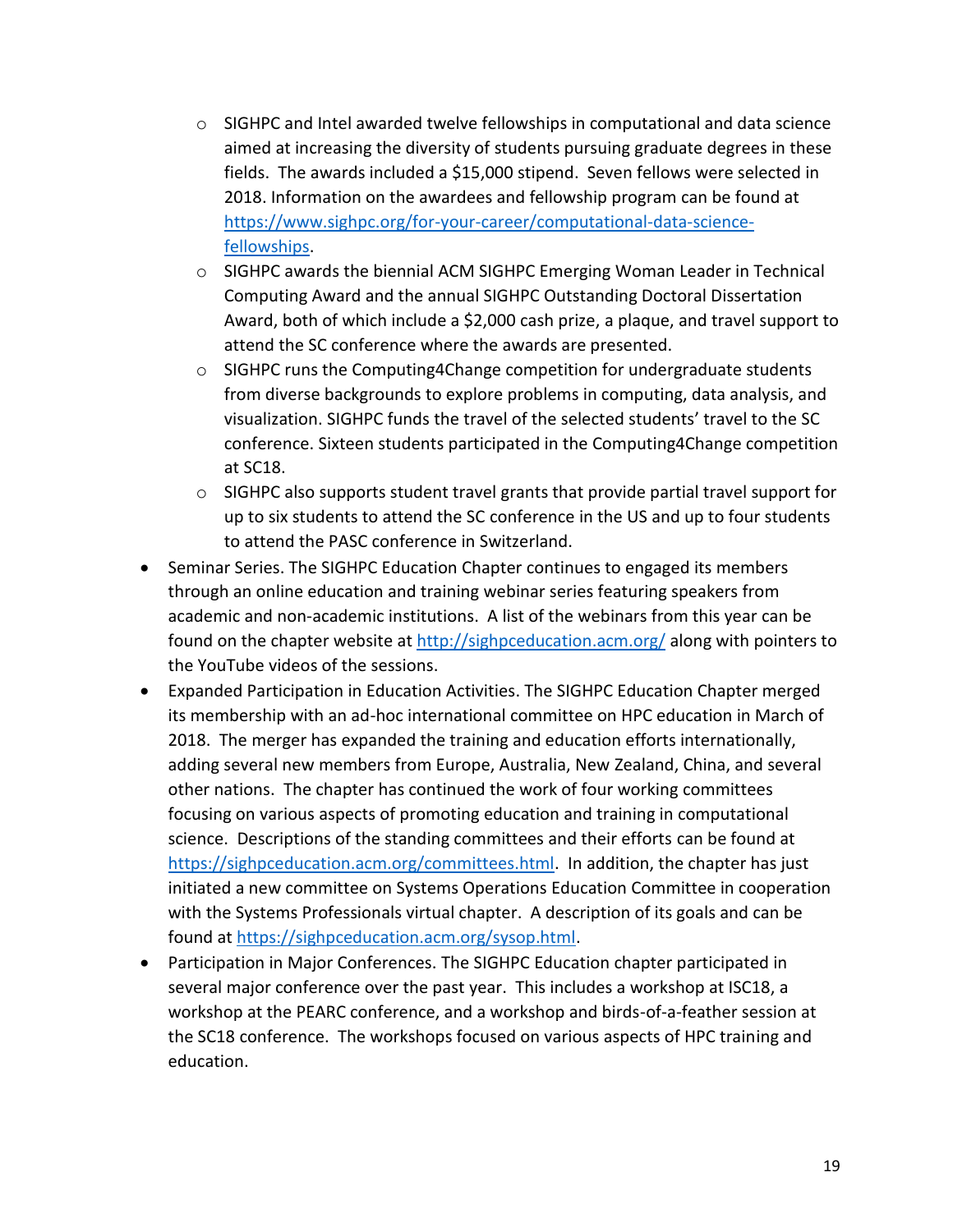## **SIGITE**

ACM Education Board/Education Advisory Committee representative: Mihaela Sabin.

SIGITE provides a forum for the interaction of practitioners, educators, and others in the field of Information Technology Education to exchange ideas and engage in activities that advance the knowledge of its members, the curriculum, teaching, and the development and transfer of innovative concepts and applications in technology and pedagogy.

Summary of activities:

- SIGITE continues to be financially stable and organizationally strong, with 372 members in fiscal year 2018-2019 (up from 322 in the previous year). Membership communications include listserv, web site, newsletter, and an annual conference. Total members since the organization's inception in 2003 is 1,647 members from 76 countries.
- The 19th ACM SIGITE Annual Conference on IT Education conference took place in Fort Lauderdale, October 3-5, 2018, and was hosted by the Broward College. This was the first year that the IT Education and Research in IT conferences were combined into one. Participation and submissions recorded higher numbers than previous year:
	- $\circ$  145 attendees (vs. 126)
	- o 101 submissions (vs. 94)
- The 20th ACM SIGITE Annual Conference on IT Education took place in Tacoma, WA, October 3-5, 2019, and was hosted by the University of Washington Tacoma. There were 56 paper submissions, 22 accepted (acceptance rate 39%). Other accepted submissions were lighting talks (13), posters (8), panels (5), and workshops (3).
- IT Transfer Curriculum is being led by the ACM Committee for Computing Education in Community Colleges. SIGITE participated with two members on a committee that was constituted in 2018 to prepare the two-year IT Transfer Curriculum in light of the new curriculum guidelines of the IT2017 Report (released December 2017). The committee met at the SIGITE 2018 conference, participated in online meetings, presented a poster on the proposed IT Transfer Curriculum at ITiCSE 2019, and held a panel to collect more feedback at the SIGITE 2019 in Tacoma. The committee plans to release a final report in December 2019.

## **Code.org**

ACM Education Board/Education Advisory Committee representative: Pat Yongpradit.

Summary of Activities:

- There are over 1.2M teachers and over 42M students in Code.org courses:
	- o 46% of Code.org students are girls,
	- o 48% are underrepresented minorities, and
	- o 47% of US students are in high needs schools.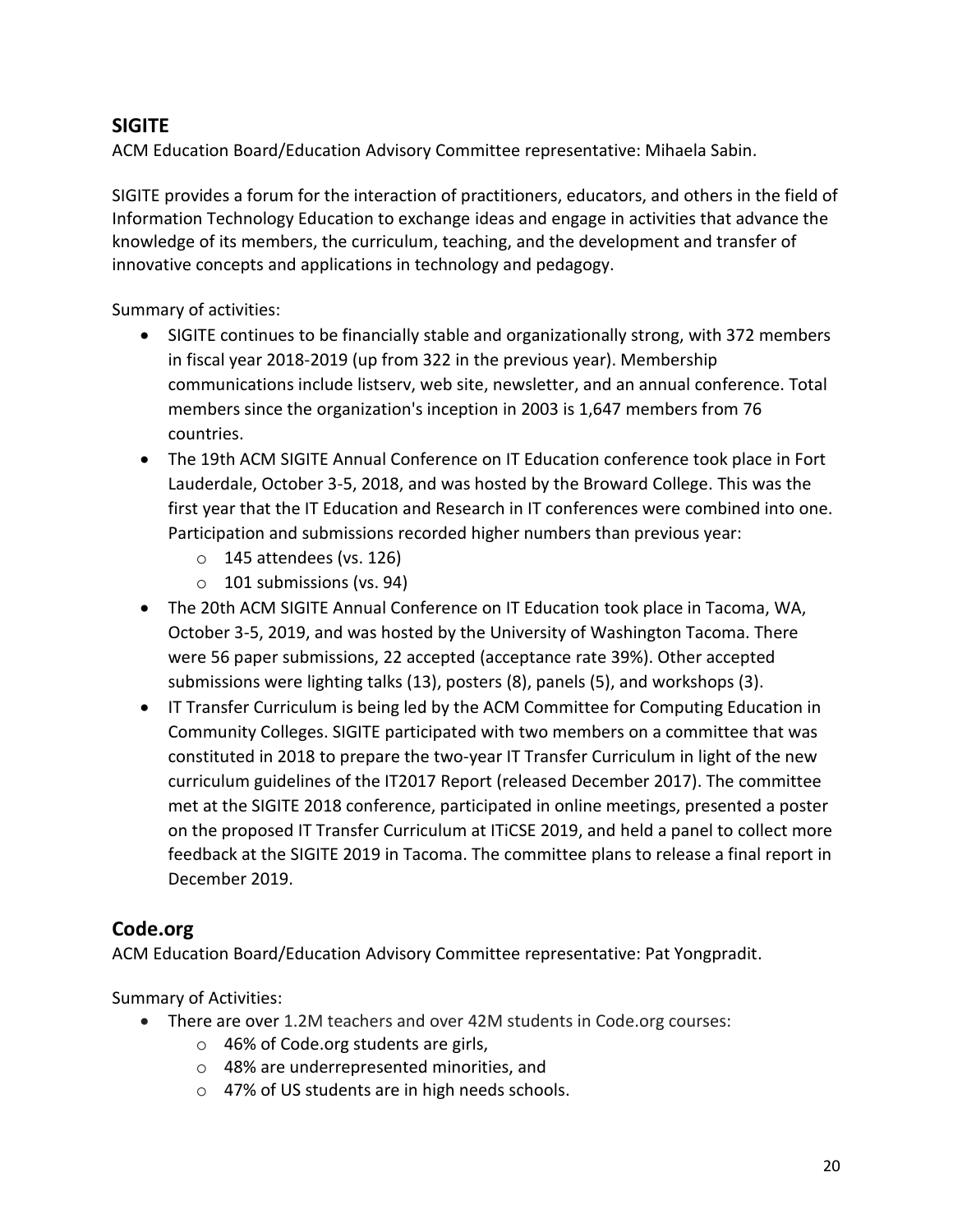- 835,122,270 students have tried the Hour of Code. 50% of whom are female
- 3,296,655 total students (1,394,208 female) have demonstrated basic coding proficiency in Code.org's intro course, CS Fundamentals and 99% of surveyed teachers recommend the course.
- In 2018, 19,409 total students took the AP CS Principles exam through Code.org
	- o 5,838 were female,
	- o 4,009 were URM students. In 2019, Code.org's curriculum was used by 2,154 AP CS Principles teachers.
- Our middle school curriculum, CS Discoveries, sees even more interest than CS Principles; 44% of CS Discoveries students are URM.
- With the help of close to 70 regional partners, we've prepared more than 100,000 new teachers to teach CS across grades K-12.
- We are working in 180+ of the largest school districts to add CS to the curriculum. These districts teach almost 10% of all U.S. students and 15% of Hispanic and African American students.
- Policies have been changed in 49 U.S. states, and between Sept 2018 and Sept 2019, Code.org worked with over 33 states to help adopt 57 new policies to promote computer science.
- In Sept 2019, Code.org partnered with CSTA, CSforAll, and ECEP to run a 500-person conference which included tracks for state, national, and international organizations, state depts of education, higher ed, districts, curriculum/pd providers, and advocates.

## **Committee for Computing Education in Community Colleges (CCECC)**

ACM Education Board/Education Advisory Committee representative: Cara Tang.

A standing committee of the ACM Education Board since 1991, the global mission of the CCECC is *to serve and support community and technical college educators in all aspects of computing education*. The CCECC engages in curriculum and assessment development, community building, as well as advocacy in service to this sector of higher education. For more see [ccecc.acm.org/about,](http://ccecc.acm.org/about) [ccecc.acm.org/about/charter,](http://ccecc.acm.org/about/charter) and [ccecc.acm.org/about/members.](http://ccecc.acm.org/about/members)

Summary of activities:

- Cyber2yr (formerly CSEC2Y) curricular guidelines for Associate Degree programs in Cybersecurity
	- o Project started April 2018
	- o StrawDog draft released Feb 2019
	- o IronDog draft released July 2019
	- o Currently collecting feedback from IronDog and working on final draft
- Cooperation with ABET in developing criteria for accrediting two-year programs in Cybersecurity, based on our Cyber2yr guidelines
- IT Transfer curricular guidelines for IT transfer programs based on IT2017
	- o Project started August 2018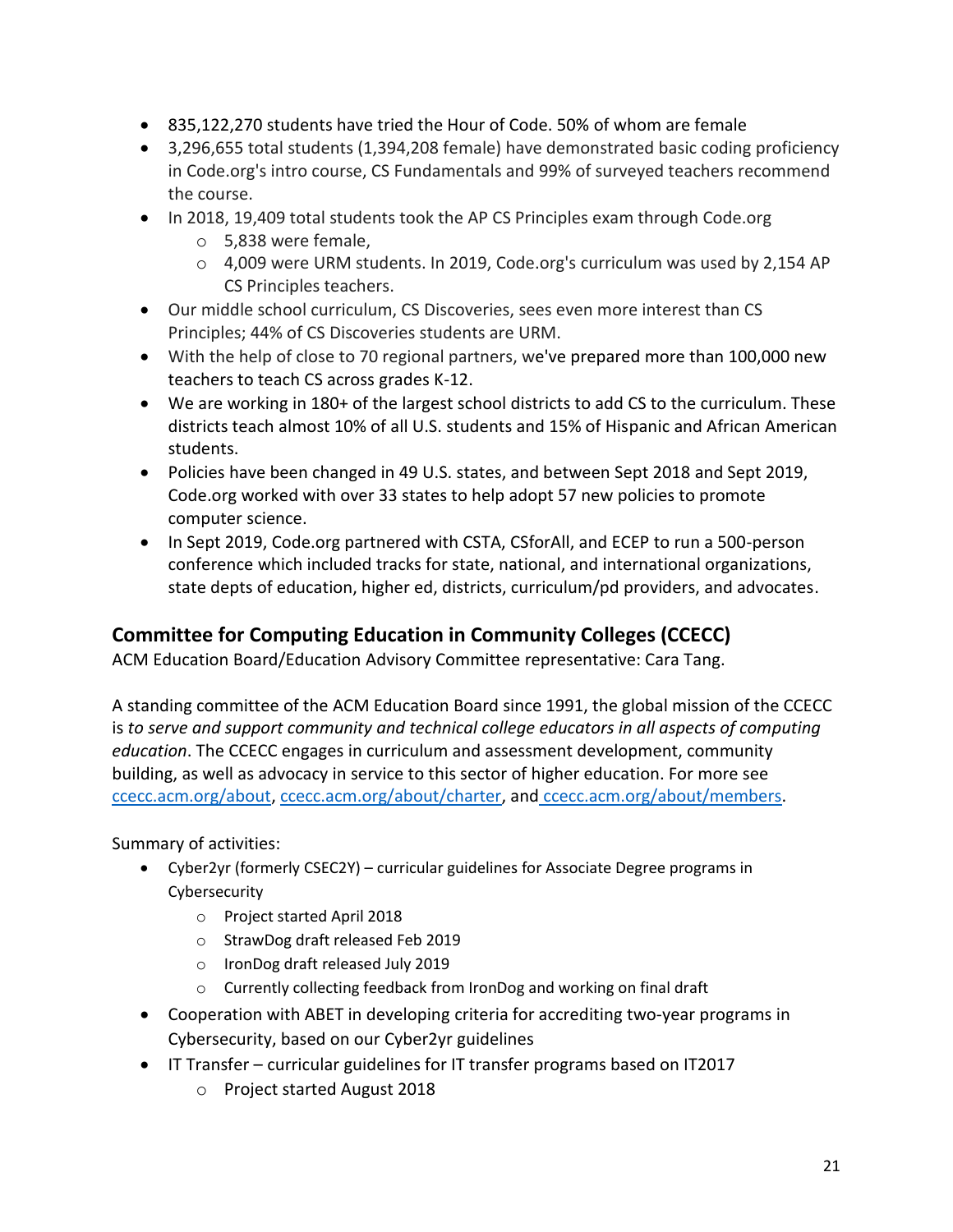- o Currently finalizing a draft to be presented at SIGITE, October 2019
- Continuing presence at various conferences to support and build community, get feedback, and disseminate publications
	- $\circ$  Community College receptions, breakfast, booth, sponsorship, or other activity at SIGITE, SIGCSE, and 3CS
	- o Presentations at conferences including SIGCSE, CCSC-SW, WASTC ICT Educators' Conference, Virginia Cybersecurity Education Conference, ITiCSE
- Continuing outreach via our web site, educator mailing list, social media, YouTube channel

## **CSTA**

ACM Education Board/Education Advisory Committee representatives: Jake Baskin CSTA CEO, Jane Prey, Bobby Schnabel.

Summary of Activities:

- CSTA Membership: Over the last year CSTA's overall membership has grown to just over 36,000 total members, with just over 1,700 of those being CSTA+ members. In May we launched our new website and membership management system, which provides new insight into our membership. Since launching the new site on May 1 we have had 5,313 members create or update profiles on the site (3,493 logins), and an additional 1,820 that updated their profiles via a one-time link sent via email). That is about the same as the number of members ever logged into our old AMS in all of 2018 and 2019.
- 2019 Annual Conference: The annual conference was a huge success, with 1,014 total attendees, representing a 36% growth in attendance from 2018 (with similarly sized growth in net revenue). Overall energy was outstanding, and post-conference surveys show that 98% of attendees felt the conference was a good use of their time, and 99% learned something they would take back to implement in their classroom this year. We are also proud of the investments we made to modernize the conference, including an electronic check in process, improved swag, an expanded exhibit hall and upgraded signage throughout the event. In 2020 we'll be celebrating the 20th anniversary of the conference in Arlington, VA, and have set a goal of growing to 1,200 attendees.
- CSTA Chapters: CSTA has added 13 new CSTA regional chapters, bringing our total to 75 chapter, covering 44 states, Puerto Rico, and two provinces. This summer's chapter leadership summit brought 72 confirmed participants representing 60 chapters. This represents a 33% year over year growth in the number of chapters participating in the summit, with scholarships for chapter leaders provided thanks to the generous support of Google. At the summit we released our new [chapter success rubric,](https://docs.google.com/document/d/1xanKhGbaHANsxP3V2HbO-3B6Aut-m8-rayFy_xLPteo/edit) and are working with each chapter leader to set growth goals aligned to the rubric.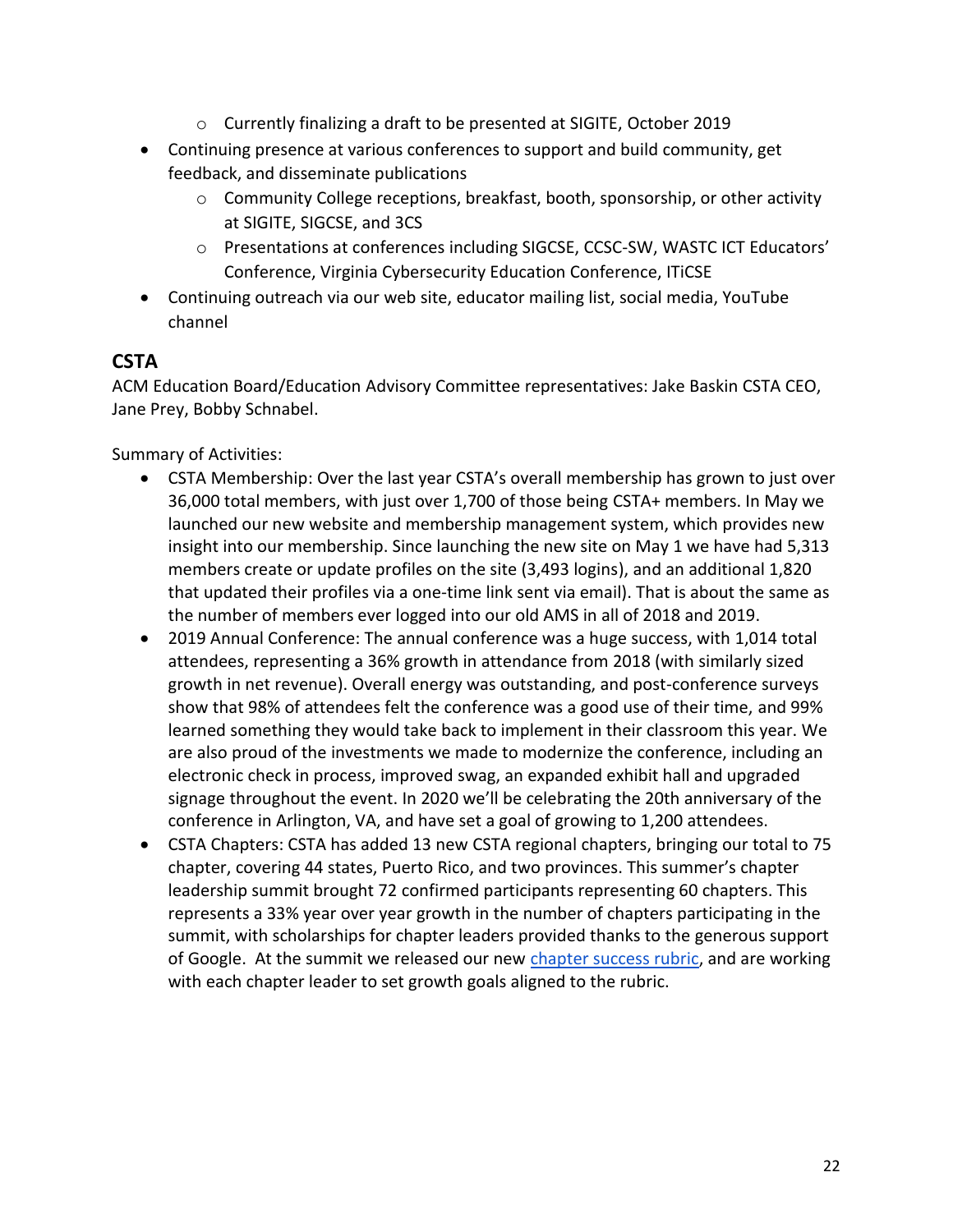#### **Other Items:**

**Education Board Rotation and Education Advisory Committee Rotation:** The **ACM Education Board** and **Advisory Committee rosters at the end of FY 2019** were as follows (\* denotes members whose terms ended at the end of FY 20 and Advisors rotating off).

#### **Education Board:**

|--|

| Co-Chair                | Jane C. Prey*                         |
|-------------------------|---------------------------------------|
| Co-Chair                | <b>Chris Stephension</b>              |
| <b>Vice Chair</b>       | Elizabeth K. Hawthorne                |
| <b>Past Chair</b>       | Mehran Sahami *                       |
| <b>Members</b>          | Scott Buck *                          |
|                         | <b>Tracy Camp</b>                     |
|                         | Andrea Danyluk                        |
|                         | Andrew McGettrick                     |
|                         | Alison Derbenwick Miller              |
|                         | Paul Tymann                           |
|                         | R. Venkatesh                          |
| <b>ACM Headquarters</b> | Yan Timanovsky                        |
| <b>Ex-Officio</b>       | Jake Baskin (CSTA Executive Director) |
|                         |                                       |

#### **Education Advisory Committee:**

#### **Members**

| Tom Cortina       | Carnegie Mellon University                                     |
|-------------------|----------------------------------------------------------------|
| Michelle Craig    | SIGCSE; University of Toronto                                  |
| Janice E. Cuny    | National Science Foundation (NSF)                              |
| Leigh Ann Delyser | CSforAll (CSNYC)                                               |
| Mary Anne Egan    | SIGCSE; Siena College                                          |
| Susan Eisenbach   | SIGPLAN; Imperial College London                               |
| Judith Gal Ezer   | ACM Europe Council; The Open University of Israel              |
| Armando Fox       | <b>Berkeley University</b>                                     |
| Mikey Goldweber   | SIGCAS; Xavier University                                      |
| Steve Gordon      | <b>SIGHPC</b>                                                  |
| Shuchi Grover     | STEM/CS Ed Researcher/Consultant/Trainer                       |
| Chris Hundhausen  | <b>TOCE Editor</b>                                             |
| Amy Ko            | University of Washington                                       |
| Paul Leidig       | CSAB rep; Grand Valley State University; Data Science Co-Chair |
| Mirella M. Moro*  | Brazil; Universidade Federal de Minas Gerais - UFMG            |
| Brianna Morrison  | University of Omaha                                            |
| Andrew Peterson   | University of Toronto                                          |
| <b>Beth Quinn</b> | <b>NCWIT</b>                                                   |
| Donna Reese       | CSAB rep; Mississippi State University (Emeritus)              |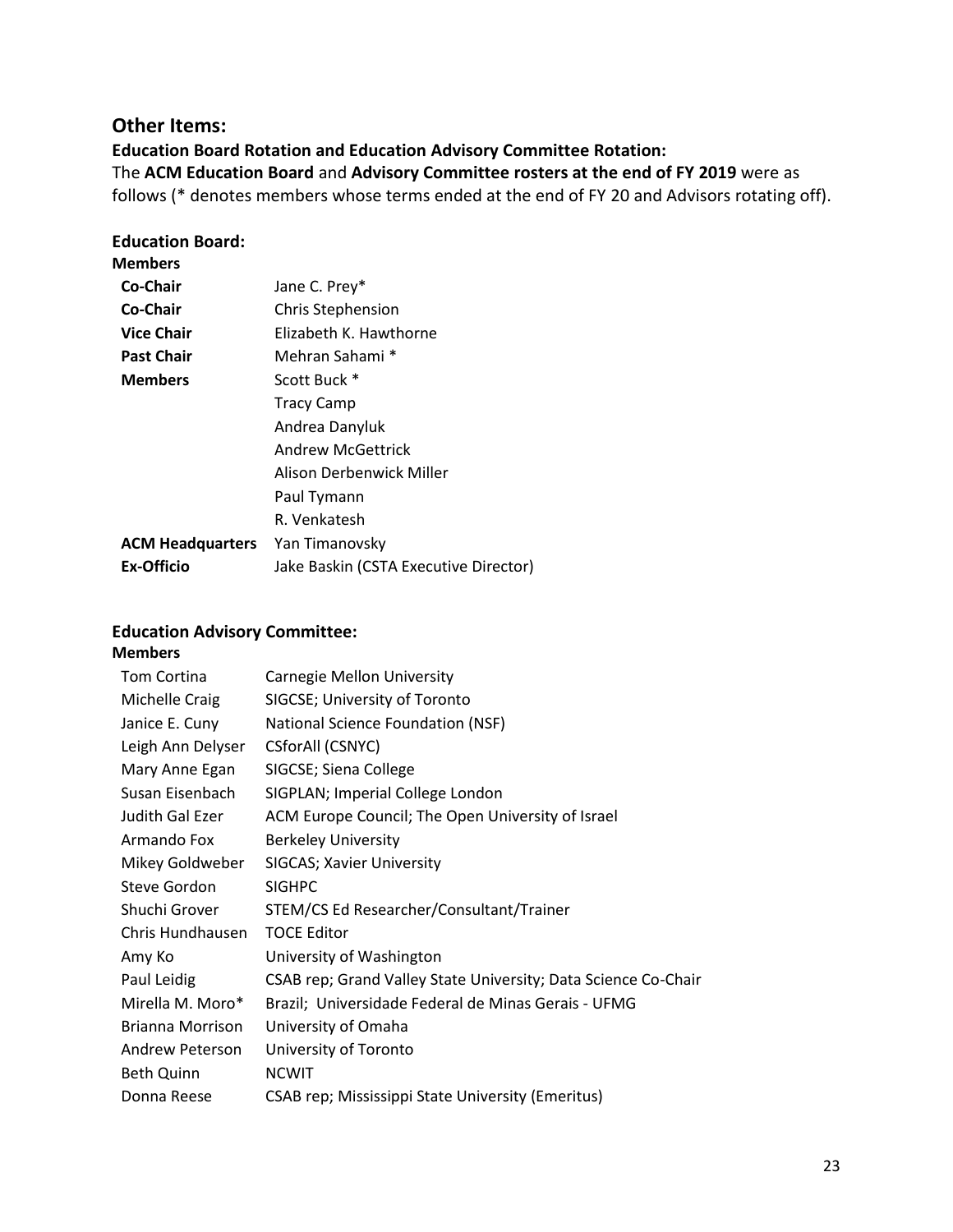| Susan Reiser          | SIGGRAPH; University of North Carolina at Asheville         |
|-----------------------|-------------------------------------------------------------|
| Mihaela Sabin         | SIGITE, University of New Hampshire                         |
| <b>Bobby Schnabel</b> | University of Colorado-Boulder; Ed Council Ethics Taskforce |
| Ben Shapiro*          | ATLAS Institute; University of Colorado Boulder             |
| Olivier St-Cyr        | SIGCHI rep; University of Toronto                           |
| Cara Tang             | <b>CCECC Chair; Portland Community College</b>              |
| Peter Thiemann        | SIGPLAN; University of Freiburg                             |
| Jodi L. Tims          | ACM-W; Northeastern University                              |
| Ellen Walker          | Hiram College                                               |
| R. Venky              | <b>ACM India; Tata Consultancy</b>                          |
| Mark Allen Weiss      | SIGCSE rep; Florida International University                |
| Pat Yongpradit        | Code.org                                                    |
| Ming Zhang            | <b>ACM China; Peking University</b>                         |
| Stu Zweben            | NDC Study; The Ohio State University (Emeritus)             |
| Yan Timanovsky        | <b>Headquarters Liaison</b>                                 |

### **Advisors**

Alison Clear CC2020; (SIGCSE); Eastern Institute of Technology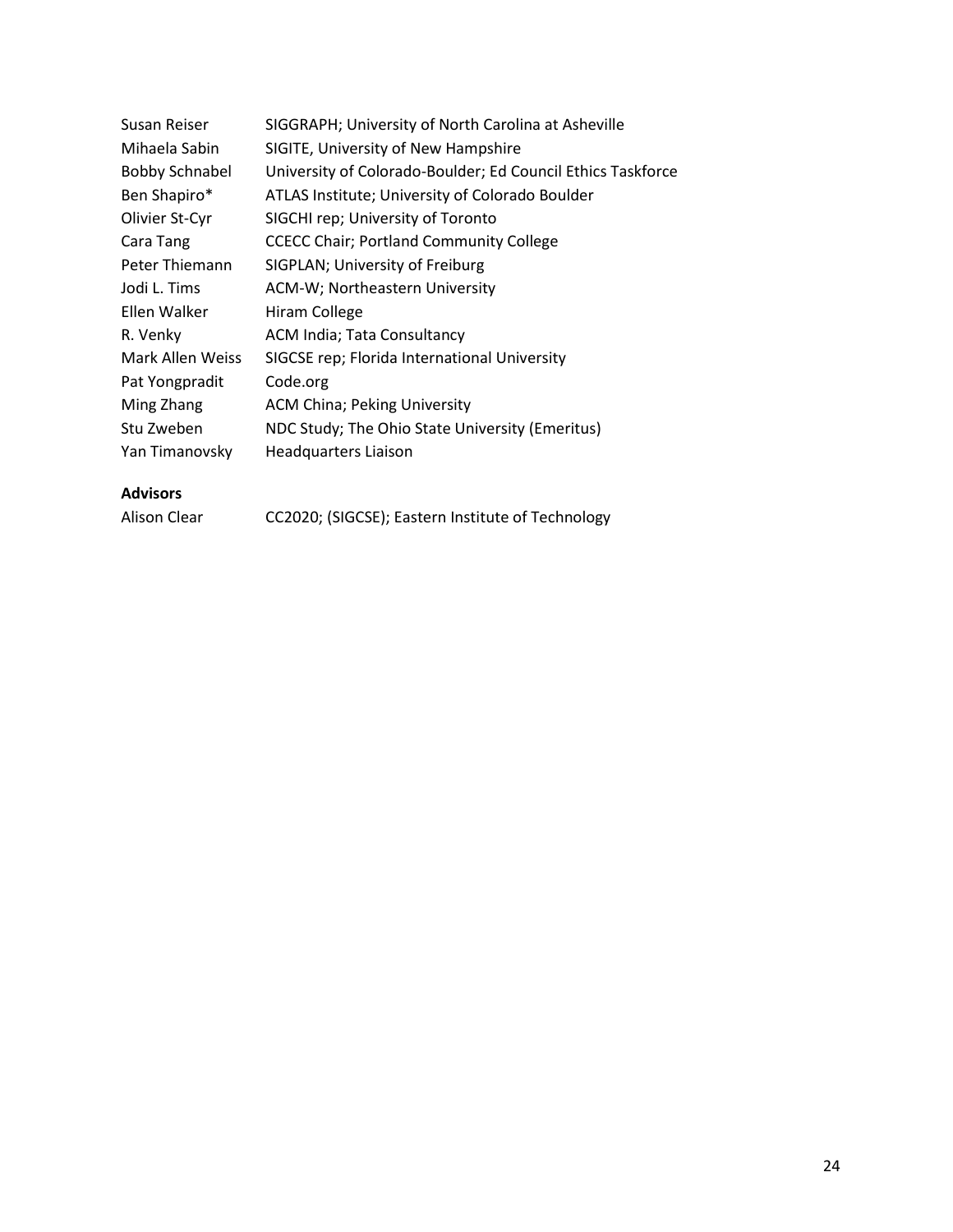# **Section Two – Future Plans**

## **Priorities for FY2019 - 2020**

During the previous FY much progress was made on a number of fronts. New members of the Education Board and Education Advisory Committee are now in place. Our Advisory Committee meeting also generated a list of focus areas for FY2020.

### **New Ideas for FY2019 – 2020 include:**

NDC data analysis and Actionable Computing Enrollment and Retention (ACER) data analysis CS4All Higher Education Faculty working group Education in Ethics and Computing Taskforce 2019 NDC study Transitioning *EngageCSEdu* repository to an ACM e-publication

### **Plans for Future Work:**

### **Learning at Scale Conference:**

ACM Education Board/Education Advisory Committee representatives: Mehran Sahami and Yan Timanovsky.

Future plans include:

- Planning for the Learning@Scale 2020 conference has progressed well. The Program Chairs are Susan Singer (Rollins College) and Rene Kizilcec (Cornell University). They are in the process of determining paper submission timelines, determining potential program committee members, and discussing possible invited speakers.
- The conference will likely be held on May 28-29 at Georgia Tech in Atlanta, Georgia (pending final confirmation from the university). In 2020, the conference will not be collocated with any other conferences.
- There have also been some preliminary discussions regarding possibly locating L@S 2021 at the Hasso Plattner Institute in Potsdam, Germany (collocated with the eMOOCs conference).

### **NDC Survey:**

ACM Education Board/Education Advisory Committee representatives: Jodi Tims (Co-Chair), Stuart Zweben (Co-Chair), Yan Timanovsky (Co-Chair).

- Simplify fall 2019 NDC Study to focus on faculty questions. Include departments offering identifiable cybersecurity bachelor's programs.
- Obtain NSC data for 2018-19 to report bachelor's-level student data on enrollments and degrees for all six curriculum areas, including cybersecurity.
- Consider including retention data.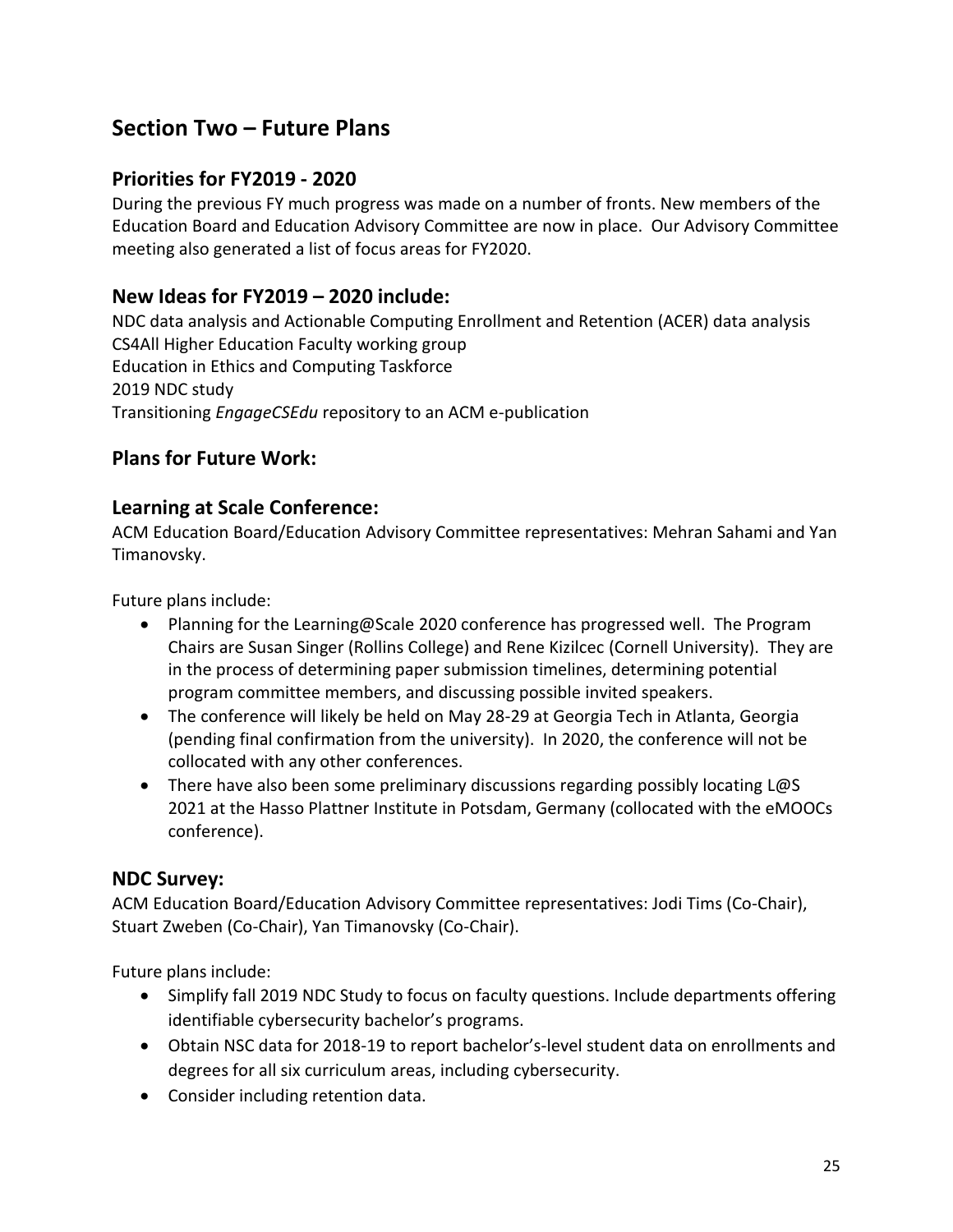Target article for September 2020 *Inroads*, consistent with past years' publication schedule**.**

## **Investigating CS Disparity of Entering College Students:**

ACM Education Board/Education Advisory Committee representatives: Tracy Camp and Beth Quinn.

Future plans include:

• Submit a one-page proposal to NSF before the end of 2019 to see if they would be interested in funding this research project.

### **Retention Taskforce:**

ACM Education Board/Education Advisory Committee representatives: Chris Stephenson (previous co-chair), Alison Derbenwick Miller (previous co-chair), and Stu Zweben (new chair).

Future plans include:

- Analyze 2017-18 data and prepare report(s) based on it. Publish results in suitable venue(s).
- Work with area leaders (e.g., Paul Leidig, Mihaela Sabin, Cara Tang) to obtain and analyze data from NSC about 2017-18 CS students who were not retained. Assess utility of this data for future investigations.

## **Computing for Social Good Taskforce:**

ACM Education Board/Education Advisory Committee representative: Mikey Goldweber (chair).

Future plans include:

 The taskforce will prepare and run a Special Session on Computing for Social Good at the SIGCSE Technical Symposium in March 2020.

## **Taskforce on Education in Ethics and Computing:**

ACM Education Board/Education Advisory Committee representative: Bobby Schnabel (chair)

- Figure out the task force's role in constructing an ethics and computing taxonomy, and possibly help research and develop this taxonomy.
- Figure out the task force's role in creating an ethics and computing "repository" (courses, references, modules) and begin moving this forward. Initial plan is to create a crowd-sourced list of references on topics related to ethics and computing.
- Co-organize a proposal for an ethics and computing panel at the July 2020 CRA Snowbird meeting (with Responsible Computer Science and others).
- Coordinate with related ACM efforts, including COPE and Computing and Social Responsibility.
- Create and distribute initial communications to the ACM community.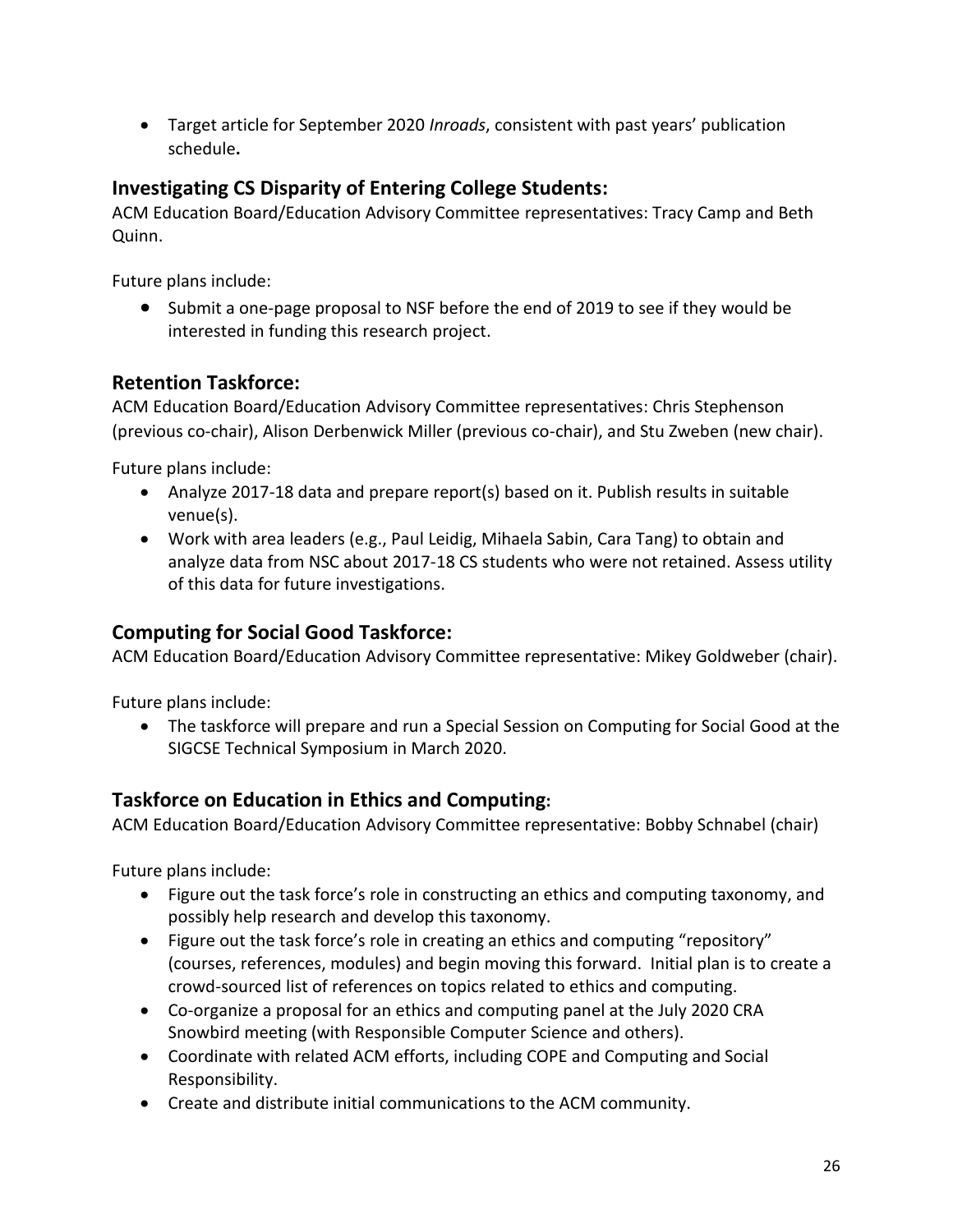## **Task Force to Develop Resources for Instructors to Improve Teaching and Peer Mentoring Practices:**

ACM Education Board/Education Advisory Committee representative: Briana Morrison (chair).

Future plans include:

- We are hopeful that during the 2020 calendar year the initial launch of *EngageCSEdu* as an ACM publication will occur. Initially, the *EngageCSEdu* platform will continue to reside on an NCWIT-owned server and maintained through joint efforts of NCWT and ACM Pubs. Eventually, complete ownership would be ACM Pub's responsibility which will involve migrating the existing platform to an ACM server, likely at a significant one time cost. However, we are aware that ACM does have a Development Fund available to fund this effort if so desired.
- In the next year the task force intends to concentrate on looking at the second set of resources, those for peer mentoring.

## **CC2020:**

ACM Education Board/Education Advisory Committee representative: Alison Clear.

Future plans include:

- The report will be reviewed by as many communities and then completed. The completion date is October 2020.
- The visualization tools will be reviewed and the prototypes completed. The visualization tool prototype will be available for review at the SIGCSE Symposium in March 2020. The completion date is the end of 2020 depending on funding to build the main visualization tool.

## **Data Science:**

ACM Education Board/Education Advisory Committee representatives: Andrea Danyluk and Paul Leidig, Co-Chairs.

- Release second draft in Fall 2019 with a call for comments
- Submit proposals/papers to conferences to continue conversations
- Work with various groups at ACM to determine mechanism for formally collaborating with professional societies outside of computing societies
- Release final document in late 2020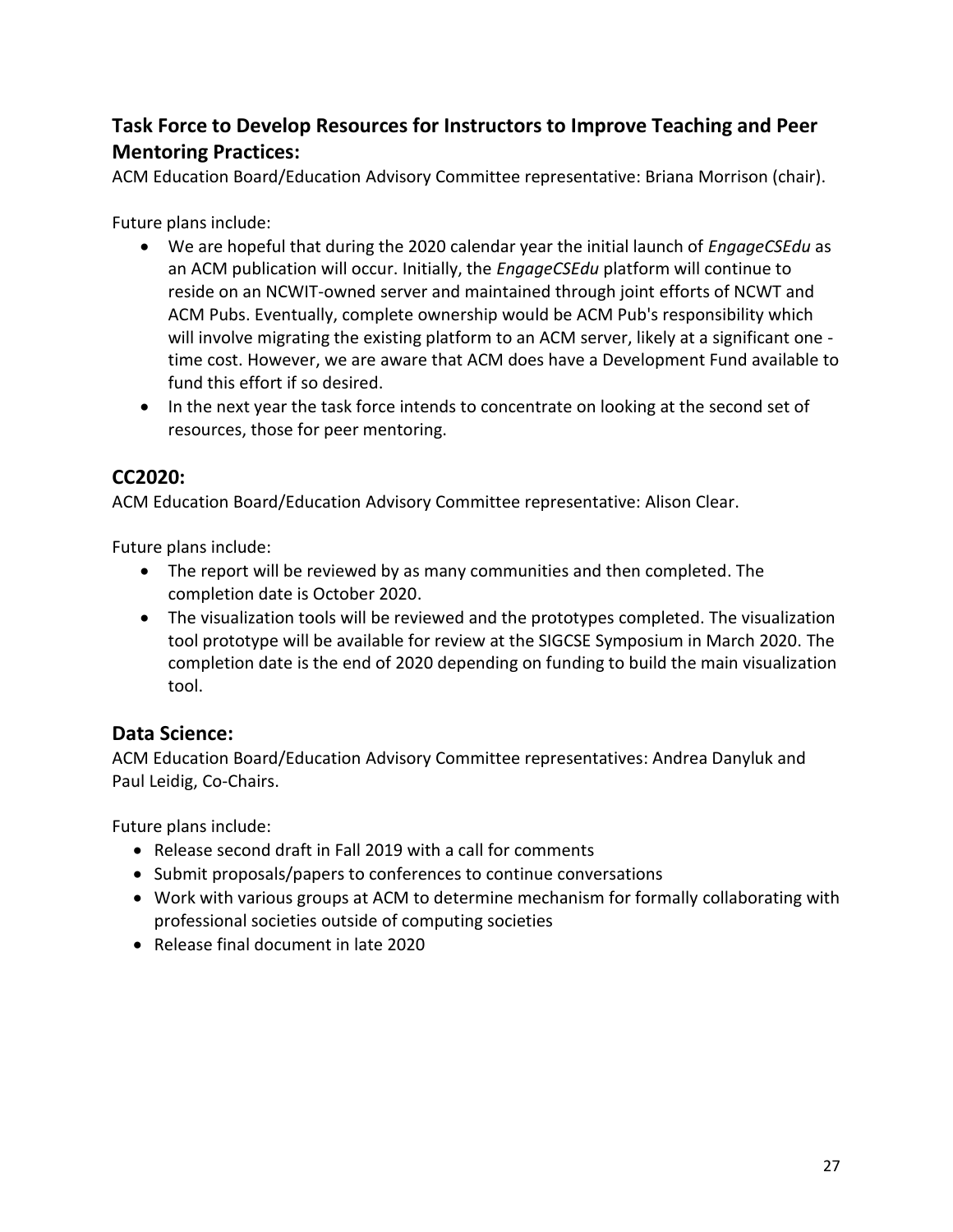## **Committee for Computing Education in Community Colleges (CCECC):**

ACM Education Board/Education Advisory Committee representative: Cara Tang.

Future plans include:

- Cyber2yr curricular guidelines for Associate Degree programs in Cybersecurity
	- $\circ$  Expect a final draft to the ACM Ed Board by the end of 2019, with publication in 2020
	- o Disseminate final guidelines in FY20-21 (SIGCSE, ITiCSE, 3CS, mailing lists, etc.)
- Continue cooperation with ABET
- IT Transfer curricular guidelines for IT transfer programs based on IT2017
	- o Present draft guidelines at SIGITE, October 2019
	- o Expect a final draft in FY20
	- $\circ$  Disseminate final guidelines in FY20-21 (SIGITE, ITiCSE, 3CS, mailing lists, etc.)
- Continue support of other ACM groups and projects with community college perspective, as appropriate (ACM curricular projects such as Data Science – Christian Servin currently serving, ACM-W celebrations – Cindy Tucker currently helping, etc.)
- Continue presence at conferences and outreach via various channels
- Continue maintaining web site as a resource for educators, and educator mailing list

## **CSTA:**

ACM Education Board/Education Advisory Committee representatives: Jake Baskin CSTA CEO, Jane Prey, and Bobby Schnabel.

Future plans include:

- Moving forward CSTA will continue to focus our energy on supporting our chapter network, growing our new membership tier, and enhancing the annual conference.
- On top of this, we're excited to launch a national CS Honor Society for high school students, release new standards for CS Educators in partnership with ISTE, and launch our inaugural cohort of CSTA Equity fellows.

## **Code.org:**

ACM Education Board/Education Advisory Committee representative: Pat Yongpradit

- Curriculum & Learning Platform:
	- $\circ$  Finish support for CSTA standards, empower students to create sprite lab projects
	- o Pilot integration of CS into subject matter for elementary school.
	- o Support updated AP framework.
	- o Enable better assessment support and reporting.
	- o Make a plan to teach AI+ML
- Professional Learning Programs & Sustainability:
	- $\circ$  Decrease spending on workshops, while continuing to reach more teachers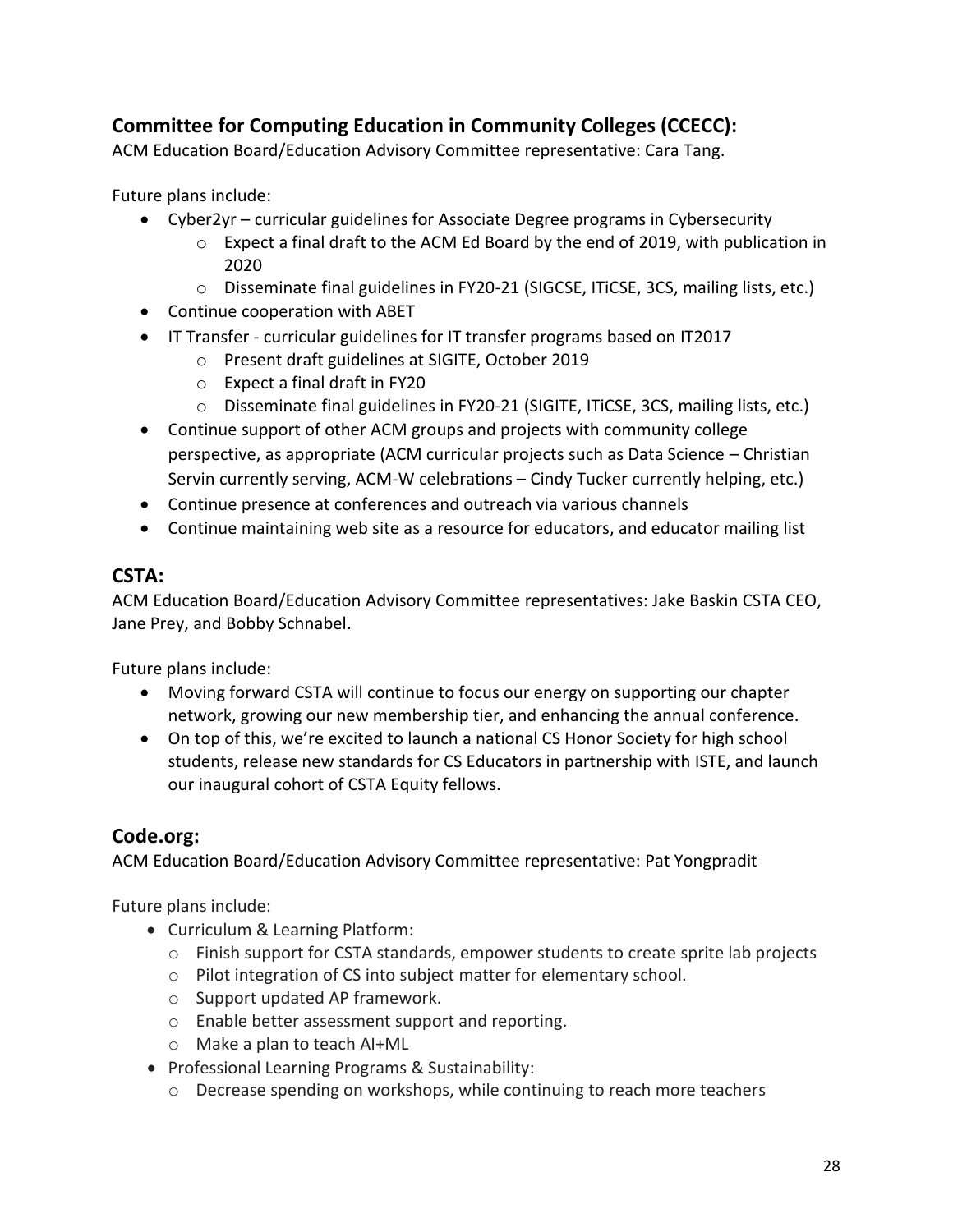- o Expand virtual PD pilot
- International:
	- o Increase translations of curriculum and tools and enable students to use tutorials offline and with intermittent network connectivity
- Advocacy:
	- $\circ$  Increase state policy adoption particular to CS standards, state plans, funding, and requiring all HS to offer CS
	- o Increase data collection on which schools offer CS

### **Educational Efforts in China:**

ACM Education Board/Education Advisory Committee representative: Ming Zhang.

Future plans include:

- The ACM China Turing Award Celebration Conference 2020 (TURC 2020) will be held on May 23-24, 2020, in Hefei, China.
- ACM China SIGCSE Chapter will host the SIGCSE China Symposium at this conference.
- A council meeting of the ACM China SIGCSE Chapter also will take place during the conference.

### **Educational Efforts in India**:

ACM Education Board/Education Advisory Committee representative: R. Venkatesh.

Future plans include:

- Continue the national education initiative, *CSPathshala.*
- Continue offering summer school courses.
- Organize COMPUTE 2019 International symposium

### **Educational Efforts in Europe: Informatics for All:**

ACM Education Board/Education Advisory Committee representatives: Andrew McGettrick and Judith Gal-Ezer.

The next face-to-face planning meeting will cover the following topics:

- Reflecting on the 24th September meeting in Brussels
- Preparing a statement to be used in seeking to extend the Coalition beyond the current membership, so broadening the scope of Informatics for All (this has still to be formally approved)
- Considering the adoption of a logo
- Seeking to make contact with OECD/PISA
- The creation of additional smaller more local workshops to gather further support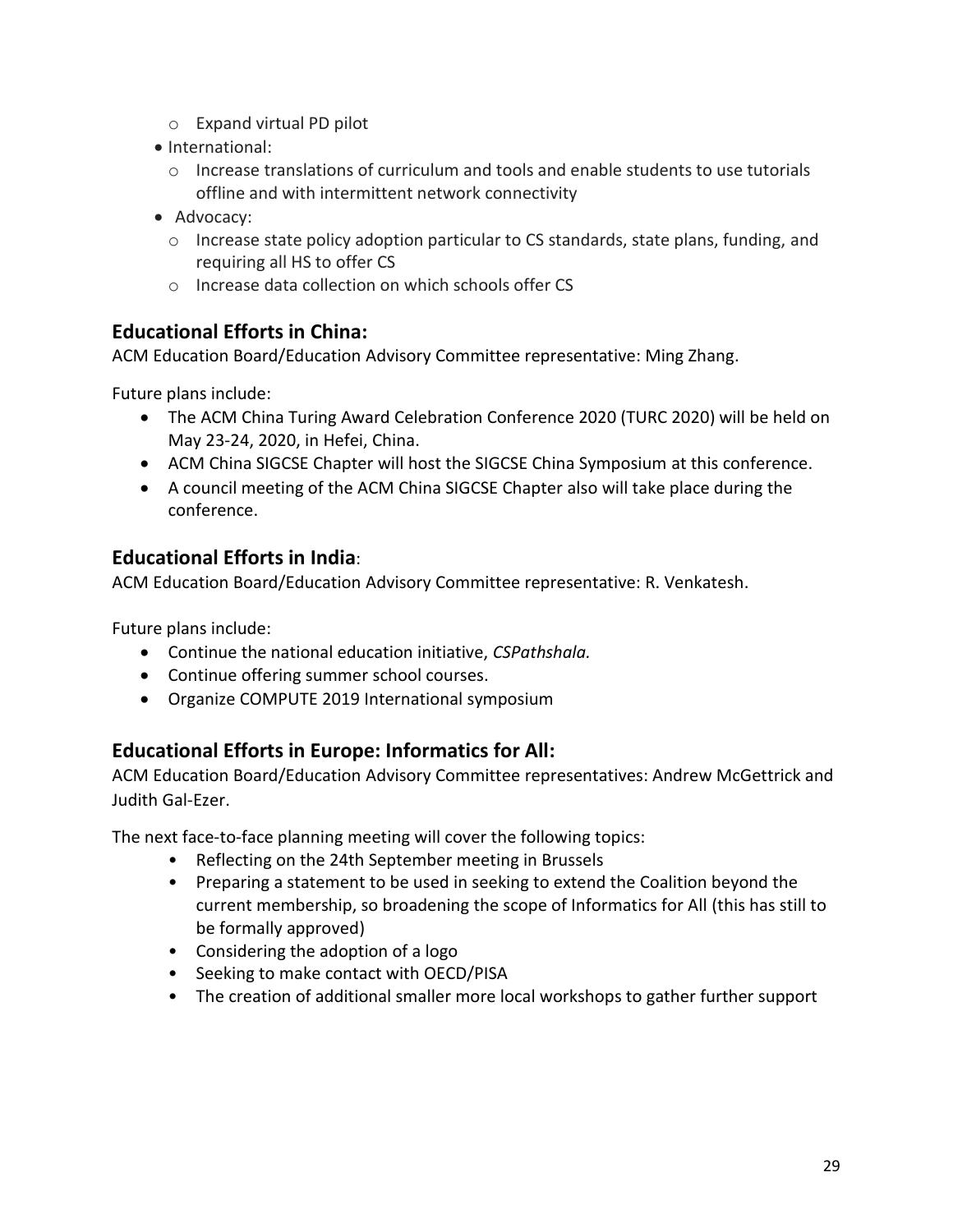## **SIGCAS:**

ACM Education Board/Education Advisory Committee representative: Mikey Goldweber.

Future plans include:

- SIGCAS believes that between its Computing for Social Good-Ed focus (which includes HFOSS) and its Ethics focus, we have a lot to offer to other SIGS and to the general education landscape. Our problem is getting the messaging out. There is interest and a willingness to run workshops at other conferences (regional educational, and conferences from other SIGs), but lack funding for such.
- SIGCAS has been running into the "repository" problem. There have been some discussions with *EngageCSEdu*. *EngageCSEdu* currently focuses solely on introductory CS education and they do not yet possess the capacity to go beyond. SIGCAS will be working on solving the "repository" problem.

### **SIGCHI:**

ACM Education Board/Education Advisory Committee representative: Olivier St-Cyr.

Future plans include:

- HCI Living Curriculum. We plan to present a budget to the SIGCHI Executive Committee to finish the development of the site [\(http://hcilivingcurriculum.org/\)](http://hcilivingcurriculum.org/) and get HCI educators to start contributing materials. We plan to have the site up and running by mid-2020.
- EduCHI Symposium. We are currently planning the EduCHI 2020 Symposium, to be held (if accepted) at the CHI 2020 conference in Honolulu, HI, on April 25-26, 2020. We also plan to eventually move EduCHI to a stand-alone conference.
- HCI Education Taskforce. The taskforce will present a report to the SIGCHI Executive Committee outlining HCI Education priorities, projects, and budget. Projects and proposed budgets will be reviewed and sub-committees to implement the selected projects will be formed. Deliver a report to the SIGCHI Executive Committee by December 2019. Sub-committees and selected projects implementations are targeted for early 2020 and onward.

### **SIGCSE:**

ACM Education Board/Education Advisory Committee representative: Mary Anne Egan.

- Several SIGCSE-sponsored conferences have experienced rapid growth in the past few years. This growth continues even with the creation of a new conference in 2019. The SIGCSE Board is working with conference volunteers to manage the growth of the conferences in a positive way that retains the character of the conferences.
- The Top Five ITICSE Papers award was announced at the 2019 (24<sup>th</sup> annual) ITICSE conference and will be presented in conjunction with the 25<sup>th</sup> annual ITiCSE conference in 2020.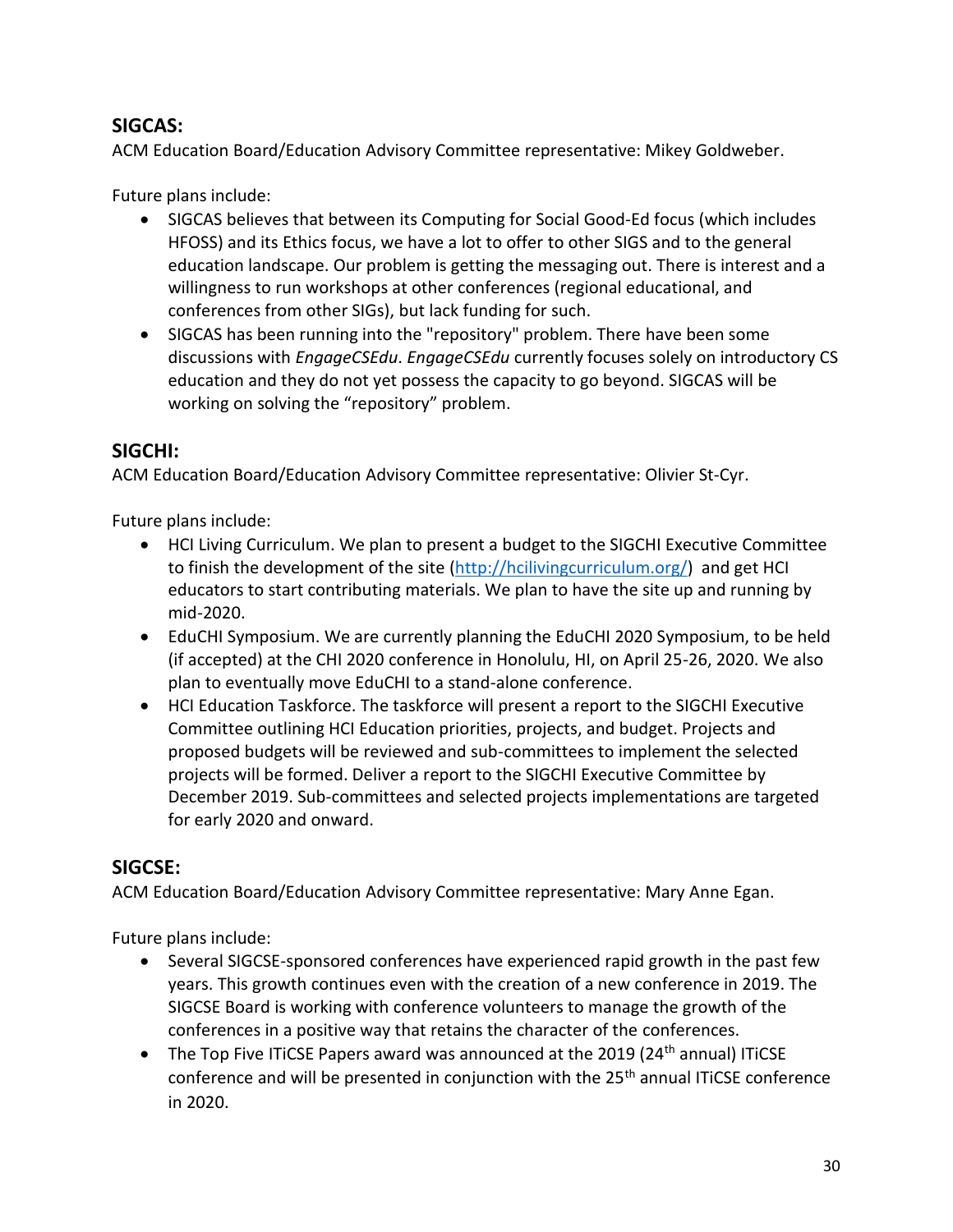## **SIGGRAPH:**

ACM Education Board/Education Advisory Committee representative: Susan Reiser.

Future plans include:

- The SIGGRAPH Education Committee plans to focus on outreach, curriculum study, conference preparation, and Computer Graphics Educational Material Sources (CGEMS) next year.
- We will continue our ongoing curriculum studies but narrow our focus to three items. Before SIGGRAPH 2020, the VR team will produce a report, the multidisciplinary (relevant for animation, art, and computer science) core SIGGRAPH knowledgebase will be published for comments, and the traditional computer graphics (re Foley and Van Dam or Angel and Shriner) knowledgebase will be updated and published for comment.

### **SIGHPC:**

ACM Education Board/Education Advisory Committee representative: Steve Gordon.

Future plans include:

- In the coming year, we expect to continue all of the activities from last year. There will be a new round of fellowship applications following approximately the same schedule as last year. We are currently seeking additional speakers for the seminar program. The award and travel programs will also continue.
- The SIGHPC Education chapter will be continuing efforts to evaluate and publicize both training and education resources that can be used by both academic institutions and professionals to expand their computational science expertise.
- A workshop has already been approved for the SC19 conference. Plans are also underway for a workshop at ISC20 and other conferences.

## **SIGITE:**

ACM Education Board/Education Advisory Committee representative: Mihaela Sabin.

- Future SIGITE conferences have been scheduled for:
	- o 2020 in Omaha, hosted by the University of Nebraska Omaha.
	- o 2021 in Salt Lake City, hosted by Brigham Young University.
- SIGITE has been participating with six members on the IT Program Subcommittee of the ABET CAC/CSAB, charged with updating the IT Program accreditation criteria in light of the IT2017 Report, *Curriculum Guidelines for Baccalaureate Degree Programs in Information Technology*, released in December 2017. This is a multi-year process with the end-goal of having the updates approved by ABET/CAC/CSAB in 2020 and the new IT Program Criteria in place for site visits in 2021.
- Strategic Directions
	- o Continue successful practices at SIGITE conferences, such as IT Chairs meeting and Standing Conference Planning Committee